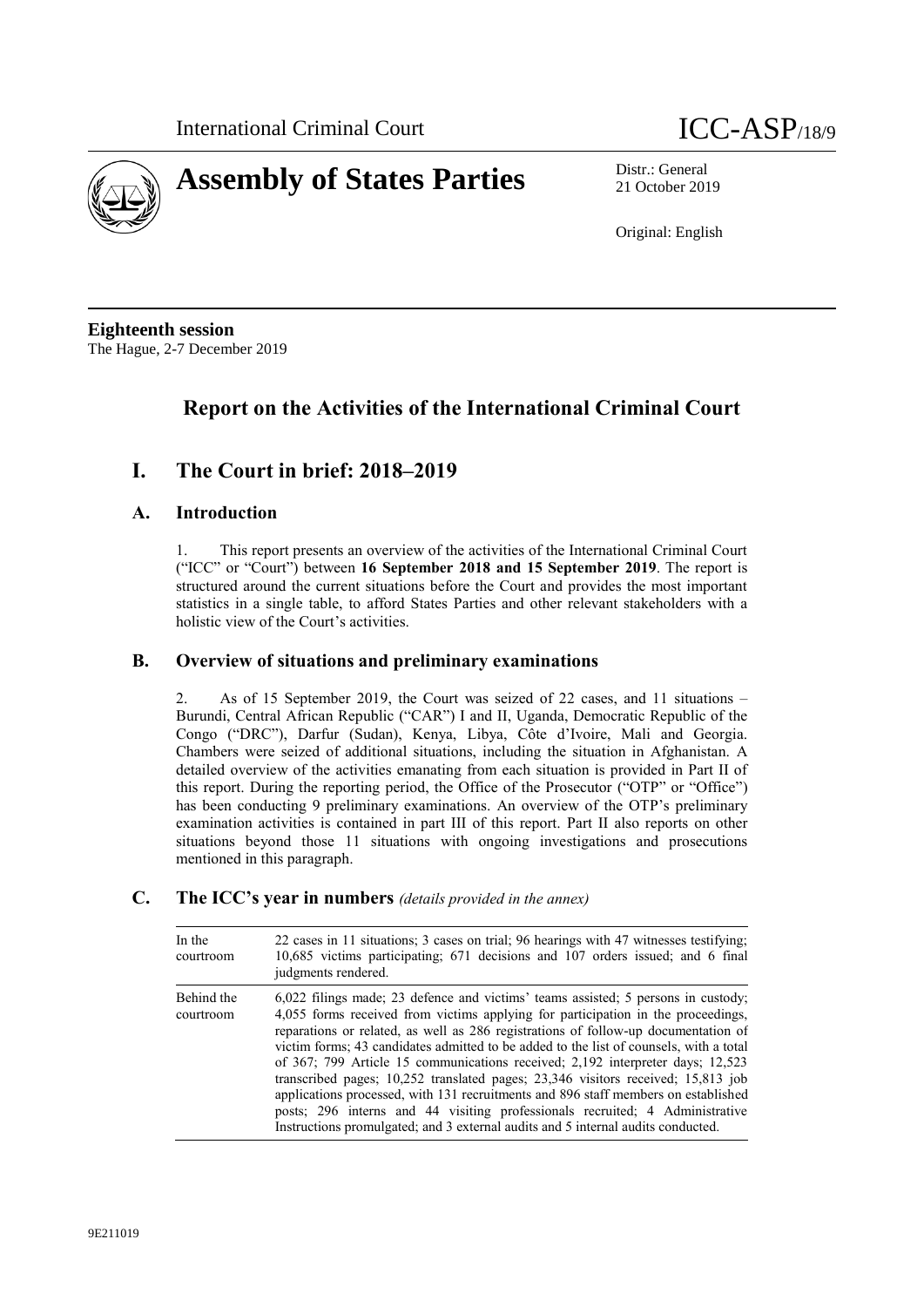| In the field   | 91 witnesses/victims and 466 dependants protected; 1,679 missions undertaken; 697<br>outreach meetings and workshops for affected communities, reaching around<br>123,268 individuals; 7 country offices and 1 liaison office; and requests for arrest<br>and surrender outstanding against 15 individuals; 2 arrest warrants executed. |  |
|----------------|-----------------------------------------------------------------------------------------------------------------------------------------------------------------------------------------------------------------------------------------------------------------------------------------------------------------------------------------|--|
| States-related | 122 States Parties; 919 cooperation requests sent; 79 high-level visits from States to<br>the seat of the Court; 22 documents submitted to the ASP and 67 documents to the<br>Committee on Budget and Finance.                                                                                                                          |  |

# **II. Situations before the Court**

# **A. Situation in Afghanistan**

# **1. Judicial developments**

3. On 12 April 2019, Pre-Trial Chamber II issued its decision, unanimously rejecting the Prosecutor's request for authorisation to initiate an investigation on the grounds that an investigation would not serve the interests of justice. Following the filing of the concurring and separate opinion of Judge Mindua on 30 May 2019, the Prosecutor requested leave to appeal the decision on 7 June 2019. In addition, on 10 June 2019, the legal representatives for 82 victims and two organizations that submitted representations on behalf of a significant number of victims requested Pre-Trial Chamber II to grant leave to appeal this decision; furthermore, three groups of victims filed notices of appeal directly before the Appeals Chamber. Pre-Trial Chamber II partially granted the Prosecutor's request, on 17 September 2019, and dismissed *in limine*, by majority, the victims' request.

# **2. Victims' Participation and Outreach**

4. In implementation of the Chamber's 12 April 2019 Decision, the Registry's Victims Participation and Reparations Section ("VPRS") notified the victims who had made representations to the Chamber in relation to the situation, and prepared subsequent communications to keep victims and their representatives informed of key judicial developments ensuring the Decision.

5. Following the issuance of Pre-Trial Chamber II's Decision rejecting the Prosecution's request to authorise the opening of an investigation, the Office of Public Counsels for Victims ("OPCV") and Legal Representatives of Victims sought and obtained authorisation to appear before the Pre-Trial Chamber on the three issues identified by the OTP in its Request for leave to appeal said decision and directly affecting the victims' rights.

### **3. Outreach**

6. The Registry's Public Information and Outreach Section ("PIOS") continued holding consultations with key stakeholders from Afghanistan in order to understand concerns, perceptions and information needs in Afghanistan. PIOS developed information materials to explain Pre-Trial Chamber II's Decision. It also contacted key stakeholders to communicate the Decision as well as the OTP's Request for Leave to Appeal.

# **B. Situation in Bangladesh/Myanmar**

# **1. Judicial developments**

7. On 6 September 2018, Pre-Trial Chamber I decided, by majority, in response to the Prosecutor's request of 9 April 2018, that the Court may exercise jurisdiction over the alleged deportation of the Rohingya people from Myanmar (a State not party to the Statute) to Bangladesh (a State Party), as well as potentially other crimes under article 7 of the Rome Statute "if at least one element of a crime within the jurisdiction of the Court or part of such a crime is committed on the territory of a State Party to the Statute"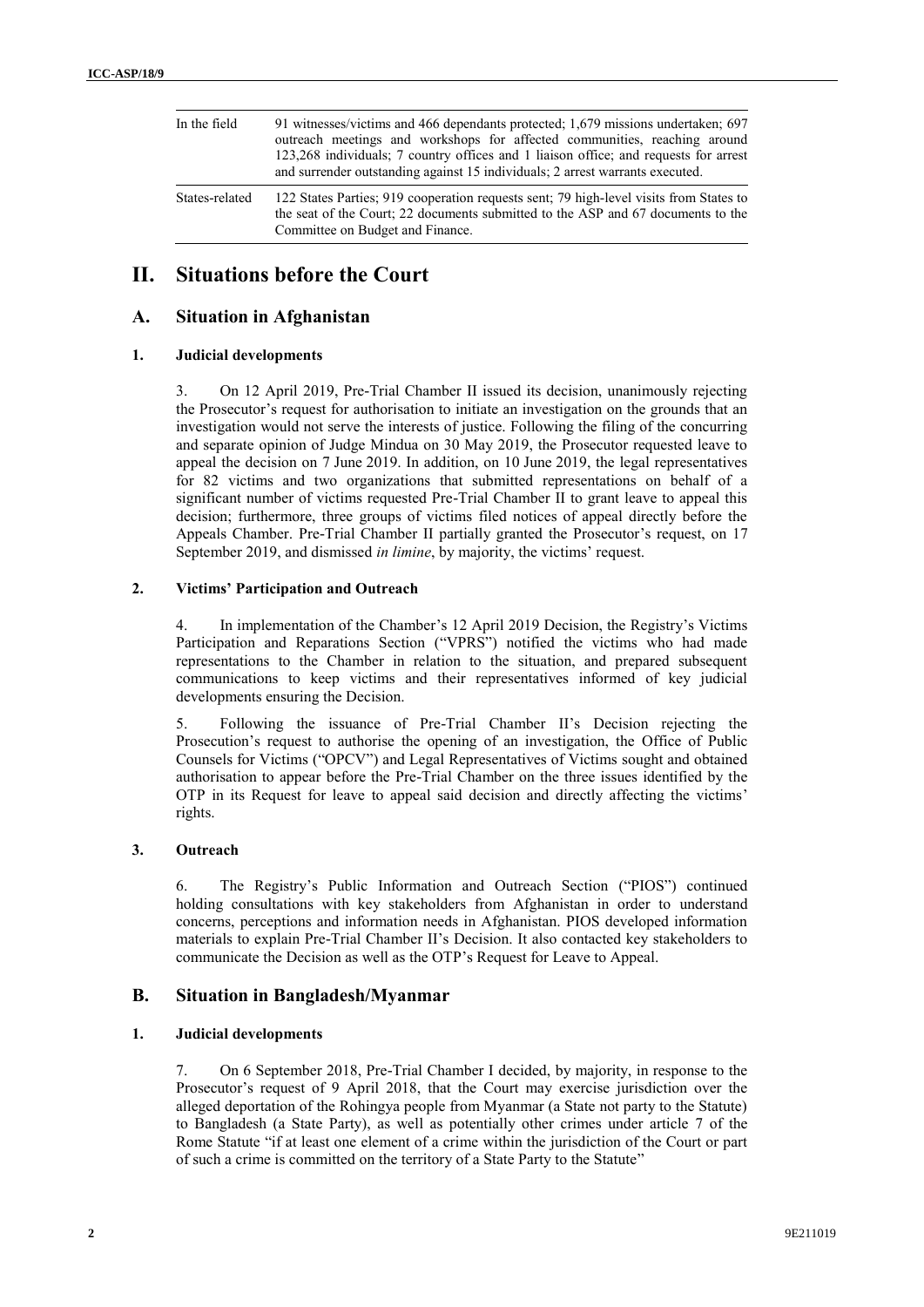8. On 4 July 2019, the Prosecutor requested authorisation to initiate an investigation into alleged crimes against humanity committed against the Rohingya people, namely deportation, persecution and other inhumane acts. More specifically, the Prosecutor seeks authorisation to investigate crimes allegedly committed since 9 October 2016, in the context of two waves of violence in Rakhine State, Myanmar, as well as any other crimes sufficiently linked to these events, where at least one element occurred on the territory of Bangladesh. The Prosecutor's request is pending before Pre-Trial Chamber III. Victims may make representation to the Pre-Trial Chamber until 28 October 2019.

## **2. Victims' Representations**

9. The victims of the alleged crimes committed against the Rohingya population in Myanmar have the right to submit representations under article 15 (3) of the Rome Statute, i.e. to provide their views, concerns and expectations, to the ICC Judges who are considering the Prosecutor's request. The Registry's VPRS, has organised for this purpose several missions to meet and engage with victims and solicit their views. The Registry posted extensive information on the process on the ICC's webpage, including representation forms and guidance material in various languages as well as an online form for completion and submission online.

# **C. Situation in Burundi**

# **1. Judicial developments**

10. On 25 October 2017, Pre-Trial Chamber III issued its decision authorising the Prosecutor to open an investigation regarding crimes allegedly committed in Burundi or by Burundian nationals outside Burundi between 26 April 2015 and 26 October 2017. The Prosecutor is authorised to extend her investigation to crimes committed before 26 April 2015 or continued after 26 October 2017 if certain legal requirements are met. In its decision, the Chamber found a reasonable basis to believe that a widespread and systematic attack against the Burundian civilian population has been carried out pursuant to a State policy to supress dissenting views and opposition to President Nkurunziza's third term in office. The Chamber was also satisfied to the requisite threshold that the attack was both widespread and systematic. The Chamber further indicated that the Prosecutor would have to enquire during her investigation whether a non-international armed conflict existed in Burundi during the relevant period and whether war crimes were committed.

# **2. Investigations**

11. OTP conducted multiple missions in connection to investigations into the alleged crimes committed in the situation in Burundi, as well as to build and maintain relevant cooperation networks.

### **3. Victims' Participation**

12. Following the Pre-Trial Chamber III's 9 November 2017 decision on the Authorization of an Investigation into the Situation in the Republic of Burundi, the Registry continued to prepare and disseminate communications in order to provide information on the potential role of victims at the investigation stage.

### **4. Counsel Support**

13. The Registry appointed two duty counsels in relation to this situation.

## **5. Outreach**

14. Due to security considerations and the lack of access to the country, PIOS conducted limited activities in relation to Burundi during the reporting period. It is currently finalising video material providing information about the Court in general, and specifically about the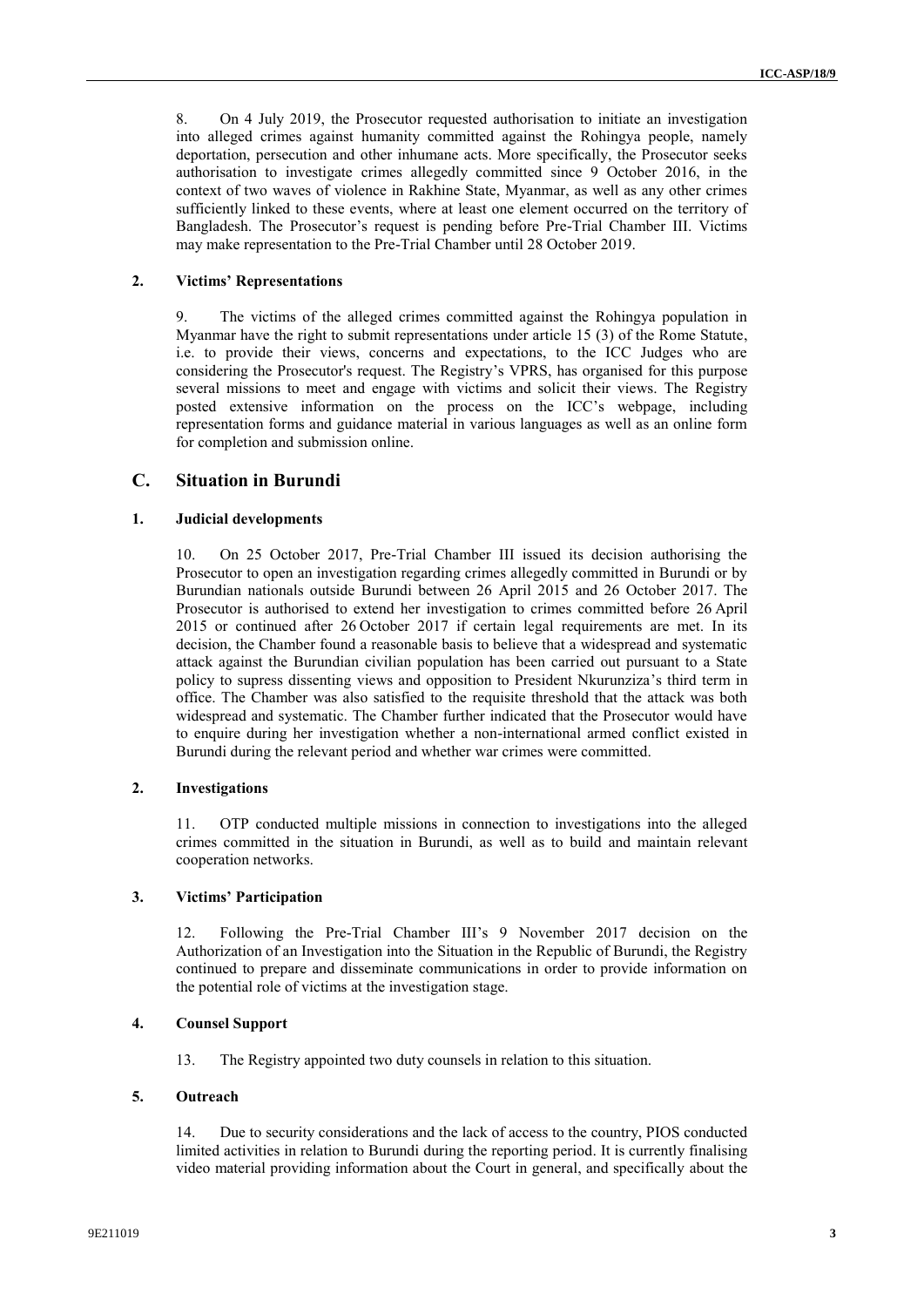Burundi situation. PIOS also conducted training with a group of selected stakeholders on the mandate of the Court, the Burundi situation and the ICC activities in relation to it.

# **D. Situation in the Central African Republic ("CAR")**

# **1. Judicial developments**

## *(a) The Prosecutor v. Jean-Pierre Bemba Gombo*

15. Following Mr Bemba's acquittal on 8 June 2018, Trial Chamber III on 3 August 2018 issued a final decision in the reparations proceedings, noting that no reparations order could be made against Mr Bemba under article 75 of the Statute, and acknowledging all the victims who came forward to participate in the trial proceedings by testifying before the court or sharing their views and concerns in other ways.

16. On 8 March 2019, Mr Bemba filed a claim for compensation and damages before Pre-Trial Chamber II. Mr Bemba requests compensation in the amount of no less than €68.6 million following his acquittal by the Appeals Chamber. In the alternative, he requests no less than  $E42.4$  million for damages to his property caused through the seizure/freezing of his assets or, failing that, his claim for financial loss to be submitted to binding arbitration under UNCITRAL Rules. On 9 May 2019, Pre Trial Chamber II held a hearing during which the parties presented orally their observations on Mr Bemba's claim. The decision on Mr Bemba's claim is pending.

*(b) The Prosecutor v. Jean-Pierre Bemba Gombo, Aimé Kilolo Musamba, Jean-Jacques Mangenda Kabongo, Fidèle Babala Wandu and Narcisse Arido* 

17. Following the Appeals Chamber's 8 March 2018 judgement partially reversing the convictions Messrs. Bemba, Kilolo and Mangenda, and remanding the determination of new sentences to Trial Chamber VII, the Trial Chamber issued its decision on re-sentencing on 17 September 2018. In its new decision, Trial Chamber VII sentenced M. Bemba to one year imprisonment and fined him EUR 300,000. Mr. Kilolo and Mr. Mangenda were sentenced each to a total of 11 months of imprisonment. Mr. Kilolo was also fined EUR 30,000. The Chamber ordered the deduction from the convicted persons' sentence of the time they have spent in detention, pursuant to an order of the Court and, accordingly, considered the sentences of imprisonment as served. The fines were ordered to be paid to the Court within 3 months of its decision and thereafter transferred to the Trust Fund for Victims.

18. On 18 October 2018, Mr Bemba appealed Trial Chamber VII's decision on resentencing; the Prosecutor responded, opposing the appeal. On 20 August 2019, the Appeals Chamber issued a decision on the scope of the appeal, summarily dismissing Mr Bemba's arguments seeking to reverse the findings made, and the evidentiary procedure taken, in the judgment on conviction issued pursuant to article 74 of the Statute. The Appeals Chamber held a hearing to hear arguments in respect of the merits of the appeal on 4 September 2019.

# **2. Victims' Participation**

19. On 15 November 2019, the Registry launched the Registry Support Programme ("RSP") in furtherance of Trial Chamber III's 3 August 2019 Final Decision on Reparations, which 'strongly encouraged' relevant stakeholders to cooperate with the Trust Fund for Victims ("TFV") and specifically encouraged the VPRS to share all relevant information of consenting victims with the TFV. The former Legal Representative of victims in the *Bemba* case was hired as a consultant tasked, together with a small team with her, to contact all 5,229 victims whom she had represented during the *Bemba* case with a view to ascertaining if they would consent to their personal information, as updated and held by VPRS, being shared with the TFV for the purposes of its assistance mandate activities in CAR. Progress was initially slow, however at the time of this report some 1,700 victims have submitted consent forms and updated personal data. This data is being provided to the TFV to enable the victims to participate in the TFV's general assistance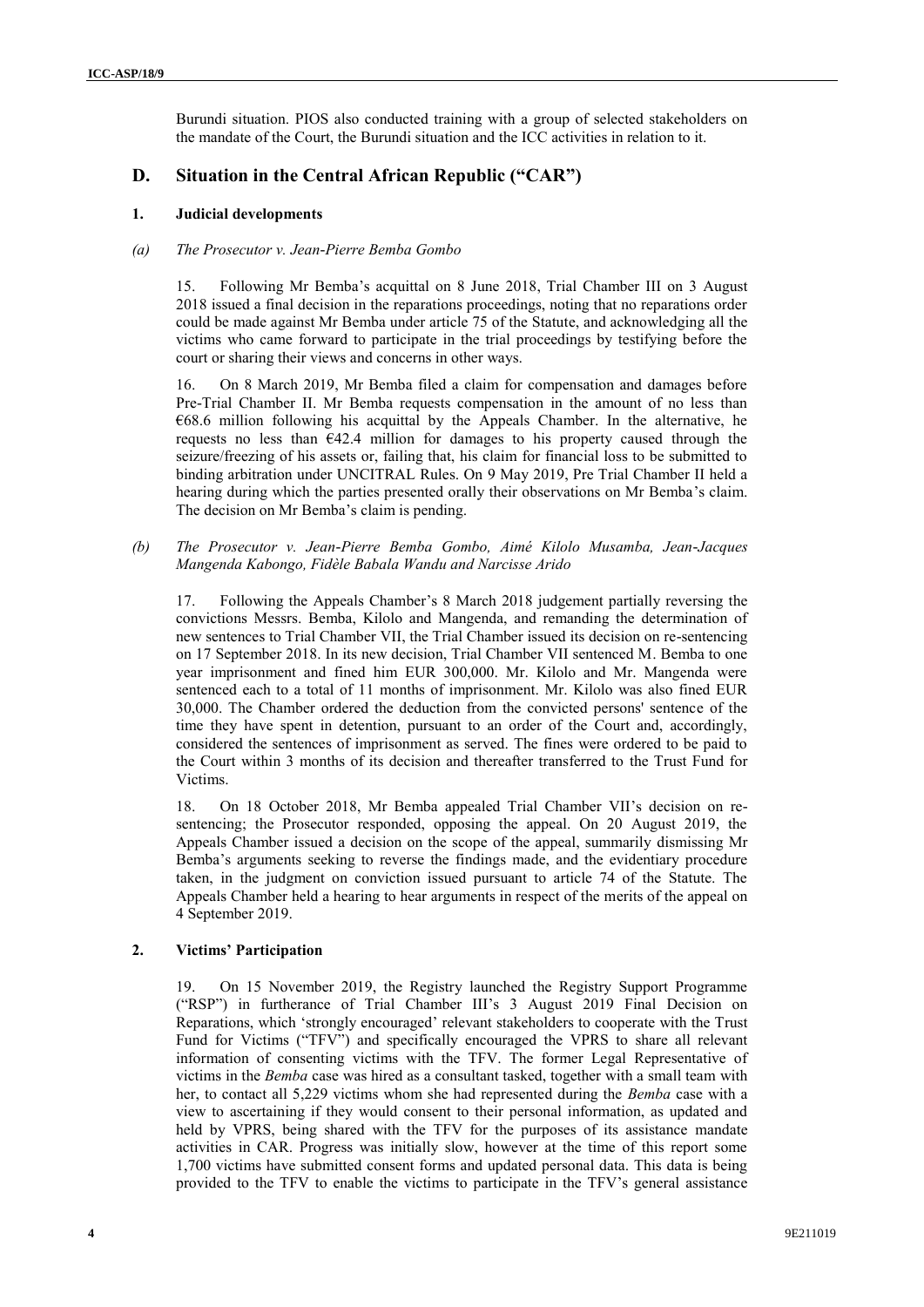programme, which is expected to be launched in 2020. VPRS has provided the names of 106 HIV-/AIDS-positive victims for inclusion in the TFV's urgent pilot programme, which is currently being launched and which focuses on the urgent health needs and the housing situation of particularly vulnerable victims and their dependants. The RSP will conclude on 30 September 2019.

# **3. Counsel Support**

20. The Registry supported 3 missions of legal representatives of victims to CAR.

# **E. Situation in the Central African Republic II ("CAR II")**

### **1. Judicial Developments**

### *(a) The Prosecutor v. Alfred Yekatom and Patrice-Edouard Ngaïssona*

21. On 11 November 2018, Pre-Trial Chamber II issued a warrant of arrest for Alfred Yekatom for his alleged criminal responsibility for war crimes and crimes against humanity committed in western Central African Republic between December 2013 and August 2014. Mr Yekatom was surrendered to the Court by the CAR authorities on 17 November 2018 and he made his initial appearance before the Chamber on 23 November 2018.

22. On 7 December 2018, Pre-Trial Chamber II issued a warrant of arrest for Patrice-Edouard Ngaïssona for his alleged criminal responsibility for war crimes and crimes against humanity allegedly committed in various locations in the CAR between at least 5 December 2013 and at least December 2014. Mr Ngaïssona was surrendered to the Court by the authorities of the French Republic on 23 January 2019. His initial appearance before Pre-Trial Chamber II took place on 25 January 2019.

23. Pre-Trial Chamber II joined the proceedings against Mr Yekatom and Mr Ngaïssona and the confirmation of charges hearing in the joint case commenced on 19 September 2019. The decision on the confirmation of charges is pending.

### **2. Investigations**

24. The investigations initiated by the OTP on 24 September 2014 in the CAR II continue. The OTP conducted numerous missions to CAR and the wider region, in connection to its active investigations into both sides of the conflict in CAR.

25. The OTP has maintained and further strengthened cooperation with CAR authorities, as well as other countries in the region, in particular neighbouring countries. Furthering and sustaining cooperation of international and regional organisations, NGO's, and other relevant entities remained a priority.

26. The OTP continued to monitor and encourage national proceedings. In line with its Strategic Goals, the OTP shared expertise and best practises with domestic judicial actors, including the CAR Special Criminal Court.

### **3. Pre-trial Activities**

27. On 20 February 2019, Pre-Trial Chamber II joined the Yekatom and Ngaïssona cases. Mr Yekatom and Mr Ngaïssona are in the Court's custody. The confirmation of charges hearing opened on 19 September 2019. A decision is expected before the end of 2019.

### **4. Field Activities**

28. In addition to routine support to the OTP, the ICC Country Office ("CO") has supported missions from the different organs of the Court as well as the TFV. The arrests of Mr Yekatom and Mr Ngaïssona resulted in increased activities, not only in terms of support provided to OTP, Defence Counsel and OPCV, but also in terms of substantive engagement with victims and case-focused outreach activities. Those arrests, and the underlying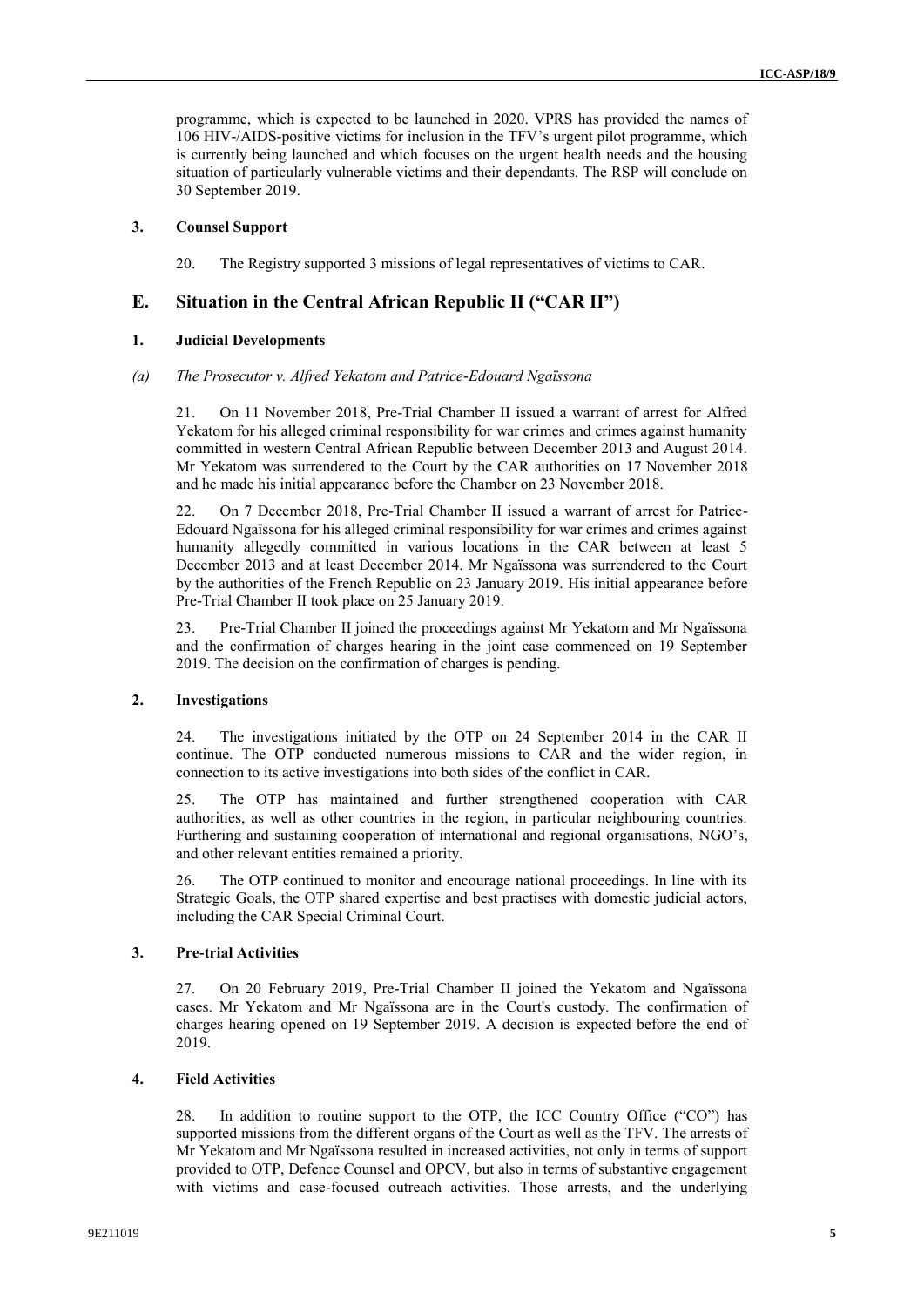operating environment in CAR, resulted in a number of enhanced security concerns which resulted in temporary reductions in operating capabilities. Support from the CO to *Bemba*  related activities by the Legal Representatives for Victims ("LRV") and the TFV has continued.

29. The CO has continued to benefit from close cooperation with the CAR Government and United Nations Multidimensional Integrated Stabilization Mission in the Central African Republic ("MINUSCA").

# **5. Victims' Participation**

30. The pre-trial proceedings in the *Yekatom/Ngaïssona* case have triggered intense activity by the Registry's VPRS and related field resources in the facilitation of the application process for victim participation. Relevant staff in the field reached out to relevant victim groups and communities to inform about the proceedings and the application process, and collected relevant information. Such information was legally analysed, processed and submitted to the Chamber and parties in a number of filings. VPRS received 1,256 application forms from victims related to the case. The Chamber granted participating status to 1,111 victims at the time of the confirmation of charges hearing in mid-September. The victim application process continues.

31. In the Yekatom and Ngaïssona case, the OPCV is representing 283 former child soldiers and, jointly with external counsel, 1,846 victims of other crimes.

## **6. Counsel Support**

32. Through the Counsel Support Section ("CSS"), the Registry facilitated 3 missions of defence counsel to CAR and appointed 20 duty counsels.

# **F. Situation in Côte d'Ivoire ("CIV")**

### **1. Judicial Developments**

### *(a) The Prosecutor v. Laurent Gbagbo and Charles Blé Goudé*

33. On 23 July 2018, the Defence for Mr Gbagbo and the Defence for Mr Blé Goudé filed their motions seeking a judgment of acquittal, to which the Prosecutor and the victim's legal representative responded on 10 September 2018. In October and November 2018, the parties made final oral submissions in relation to the aforesaid motions.

34. On 15 January 2019, Trial Chamber I, by majority, Judge Herrera Carbuccia dissenting, acquitted Mr Gbagbo and Mr Blé Goudé of all charges. On 16 January 2019, Trial Chamber I issued an oral decision on the release of Mr Gbagbo and Mr Blé Goudé following their acquittal. The Prosecutor appealed the decision to immediately release both detained men pending her appeal of the merits of Trial Chamber I's decision to acquit. On 1 February 2019, the Appeals Chamber held a hearing at the end of which it unanimously issued an oral decision, according to which conditions Mr Gbagbo and Mr Blé Goudé were to be released to a State willing to accept them on its territory, subject to conditions aimed at ensuring their presence before the Court as may be required in the future.

35. On 16 July 2019, Trial Chamber I, Judge Herrera Carbuccia dissenting, filed written reasons for the acquittal. Mr Gbagbo and Mr Blé Goudé remain under conditional release pursuant to the Appeals Chamber's decision of 1 February 2019. On 16 September 2019, the Prosecutor filed a notice of appeal before the Appeals Chamber, seeking reversal of the majority's decision acquitting Mr Gbagbo and Mr Blé Goudé and the declaration of mistrial.

### *(b) The Prosecutor v. Simone Gbagbo*

36. On 14 September 2018, Pre-Trial Chamber II issued an order to the Registrar to request information from the national authorities in Côte d'Ivoire concerning any acts taken by the judicial authorities of Côte d'Ivoire after 11 December 2014, when the Court ruled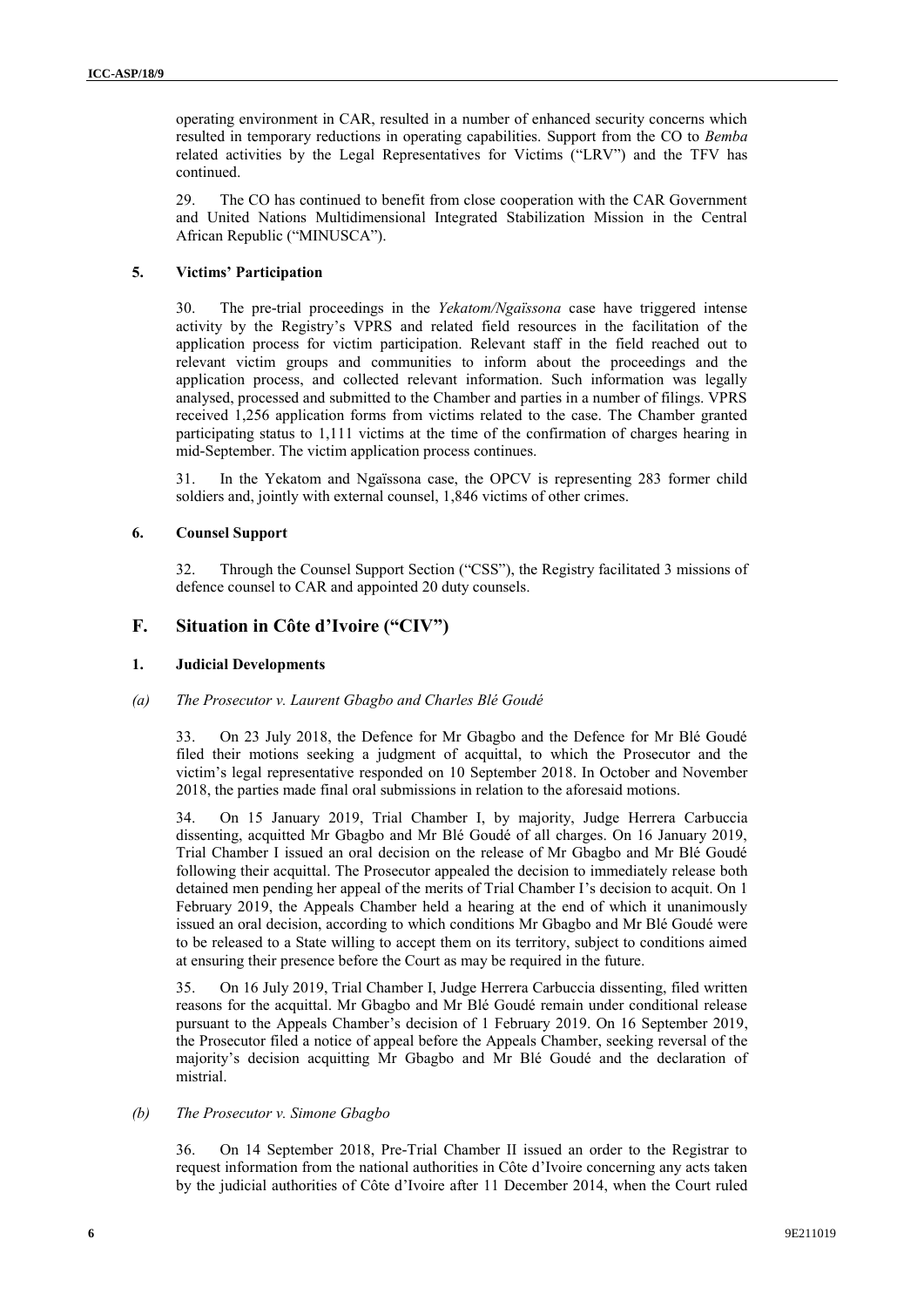on the admissibility of the case concerning Simone Gbagbo, or any other relevant information which could have an impact on the admissibility of the case.

### **2. Investigations**

37. The OTP continued its investigations of alleged crimes committed by all parties to the conflict during the post-election period.

### **3. Field Activities**

38. During the reporting period, CIV Country Office supported a total of 86 missions and continued to monitor the security situation within the area of responsibility, and provide security briefings, travel advisories and risk assessments.

39. The CO stepped up awareness campaigns for a better understanding of the functioning mechanisms of the Court and the current judicial proceedings. About 560 opinion leaders (community representatives, victims' associations, women's groups, youth groups and local media) from 14 administrative regions within Côte d'Ivoire were sensitized on the Rome Statute.

40. The CO organized, in partnership with the National Council for Human Rights, several awareness sessions with more than 280 members from national NGOs working in the field of human rights promotion to strengthen their capacities in the fight against impunity. The CO also initiated a vast awareness-raising campaign with members from the National Press Agency ("ANP"), the Office of the Ombudsman and the National Assembly to relay the Court's key messages and popularize the Rome Statute. Twelve radio and print media were also trained on the different judicial proceedings and general principles of international criminal justice.

41. The CO also supported several joint activities with TFV, LRV and Outreach to present the Fund's mandate and the launch of its assistance programme in CIV, scheduled for 2020.

# **4. Victims' Participation**

42. During the reporting period, and particularly in the aftermath of the *Gbagbo/Ble Goude* acquittal decision, the Registry engaged with victim groups and communities with a view to explaining the meaning and consequences of the Chamber's decision, in coordination with the victims' common legal representative (OPCV), the latter being the main interlocutor for all participating victims in the case.

43. 729 victims participating in the Gbagbo & Blé Goudé case are represented by the OPCV. Following the acquittal of the accused in the 'no case to answer proceedings' by Trial Chamber I, victims continue to participate in the appeal filed by the Prosecution.

# **5. Counsel Support**

44. The Registry supported 11 missions involving defence teams in Côte d'Ivoire. The Registry appointed 12 duty counsels in relation to this situation.

# **G. Situation in Darfur**

#### **1. Judicial developments**

# *(a) The Prosecutor v. Omar Hassan Ahmad Al Bashir*

45. On 11 December 2017, Pre-Trial Chamber II found that the Hashemite Kingdom of Jordan had failed to comply with its obligations under the Statute by failing to arrest and surrender Mr Al-Bashir to the Court while he was on Jordanian territory, and referred the matter to the ASP and UN Security Council ("UNSC"). The Chamber recalled that the Court's jurisdiction in this case was triggered by UNSC Resolution 1593 (2005), whereby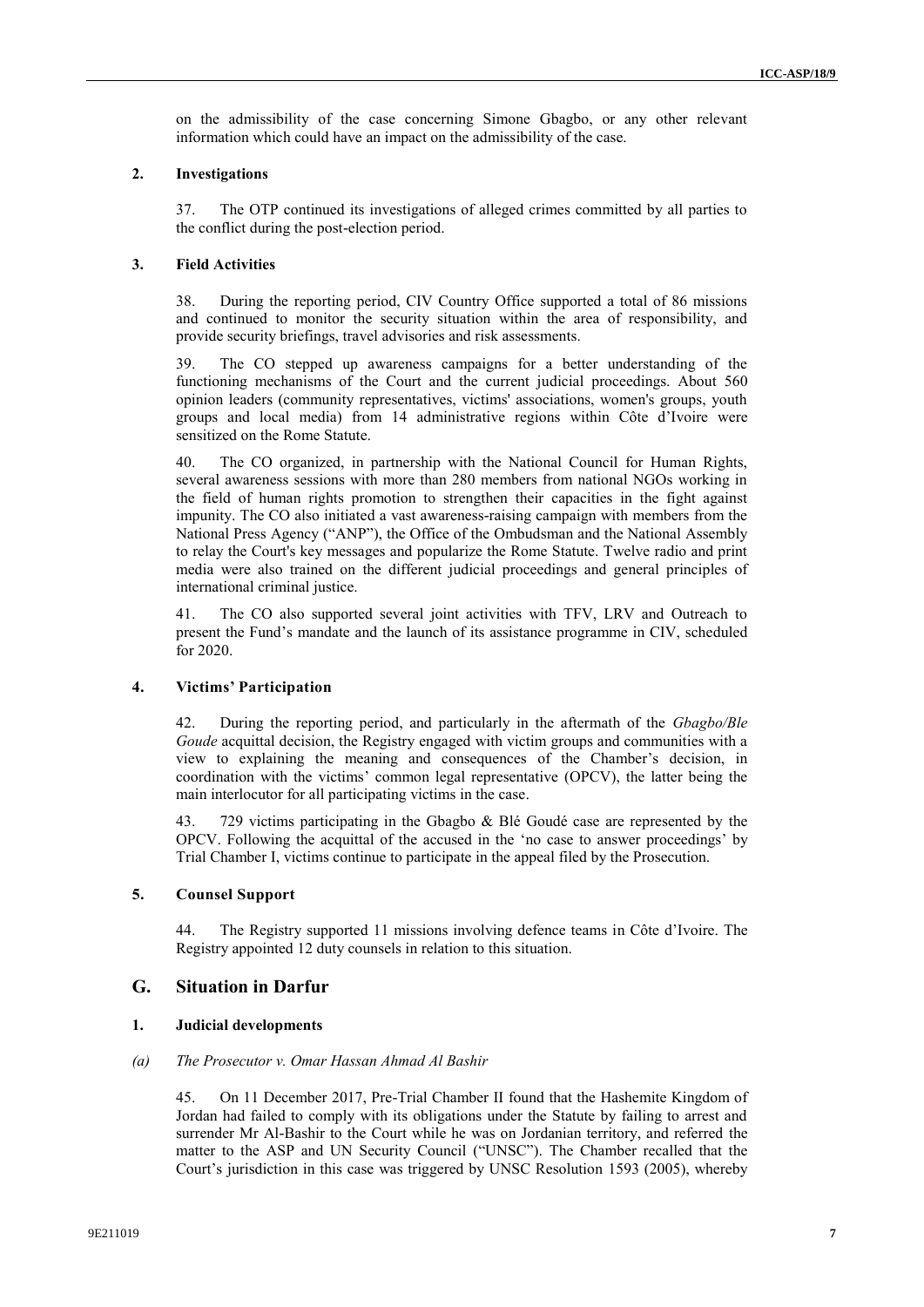the Council, acting under Chapter VII of the Charter, referred the situation in Darfur to the ICC Prosecutor.

46. Having obtained leave to appeal, on 12 March 2018, Jordan filed its brief against Pre-Trial Chamber II's decision. This was the first time in the Court's history that the Appeals Chamber was seized of an appeal concerning the legal obligations of States and immunities (if any) available to Heads of State in light of articles 27 and 98 of the Rome Statute, customary international law, and UNSC Resolution 1593 (2005). Besides the submissions from Jordan and from the Office of the Prosecutor, the Appeals Chamber received a total of 11 *amici curiae* observations from the African Union, the League of Arab States and professors of international law, and held a hearing from 10 to 14 September 2018 with oral submissions by the parties and the *amici curiae*.

47. On 6 May 2019, the Appeals Chamber confirmed the Pre-Trial Chamber's finding that Jordan had failed to comply with its obligation to cooperate with the Court. It found that Mr Al-Bashir did not enjoy immunity as a Head of State vis-à-vis the Court under customary international law, including in respect of an arrest by a State Party to the Rome Statute at the request of the Court and that Resolution 1593 imposes upon Sudan a specific obligation to 'cooperate fully' with the Court. As to whether Jordan's non-cooperation with the ICC should be referred to the Assembly of States Parties and the Security Council, the Appeals Chamber found, Judge Ibáñez and Judge Bossa dissenting, that the Pre-Trial Chamber had erred in the exercise of its discretion, and reversed this part of the Pre-Trial Chamber's decision.

#### **2. Investigations**

48. The OTP conducted multiple missions to collect evidence as well as to conduct witness interviews to strengthening cases in this situation.

49. As highlighted in her December 2018 and June 2019 briefings to the UN Security Council pursuant to UNSC Resolution 1593(2005), given the changes on the ground in Sudan, the Prosecutor has called for cooperation from the new government of Sudan as well as renewed collective efforts to secure the execution of the outstanding arrest warrants. The OTP continued to make progress with its investigations, notwithstanding resource and cooperation challenges, and lack of access to the territory of Sudan.

# **H. Situation in the Democratic Republic of the Congo ("DRC")**

### **1. Judicial developments**

#### *(a) The Prosecutor v. Thomas Lubanga Dyilo*

50. On 15 January 2018, Mr Lubanga and the legal representative for the V01 group of victims filed notices of appeal against Trial Chamber II's decision of 15 December 2017 setting Mr Lubanga's liability for collective reparations at USD 10,000,000 and concluding that, out of the 473 applications received, 425 met the requirements to benefit from the collective reparations, but that further evidence indicated the existence of hundreds or even thousands of additional victims. Responses were filed by the OPCV and the legal representatives for the V02 group of victims, as well as the appellants. The Trust Fund for Victims filed observations on 15 November 2018. On 18 July 2019, the Appeals Chamber issued its judgment largely confirming Trial Chamber II's decision, subject to an amendment such that the victims who Trial Chamber II found ineligible to receive reparations may seek a new assessment of their eligibility by the Trust Fund for Victims.

51. The process for locating new applicants and determining their eligibility for reparations, as approved by Trial Chamber II on 7 February 2019, is ongoing.

52. Mr Lubanga is currently serving the remainder of his sentence, which will expire on 15 March 2020, in the DRC.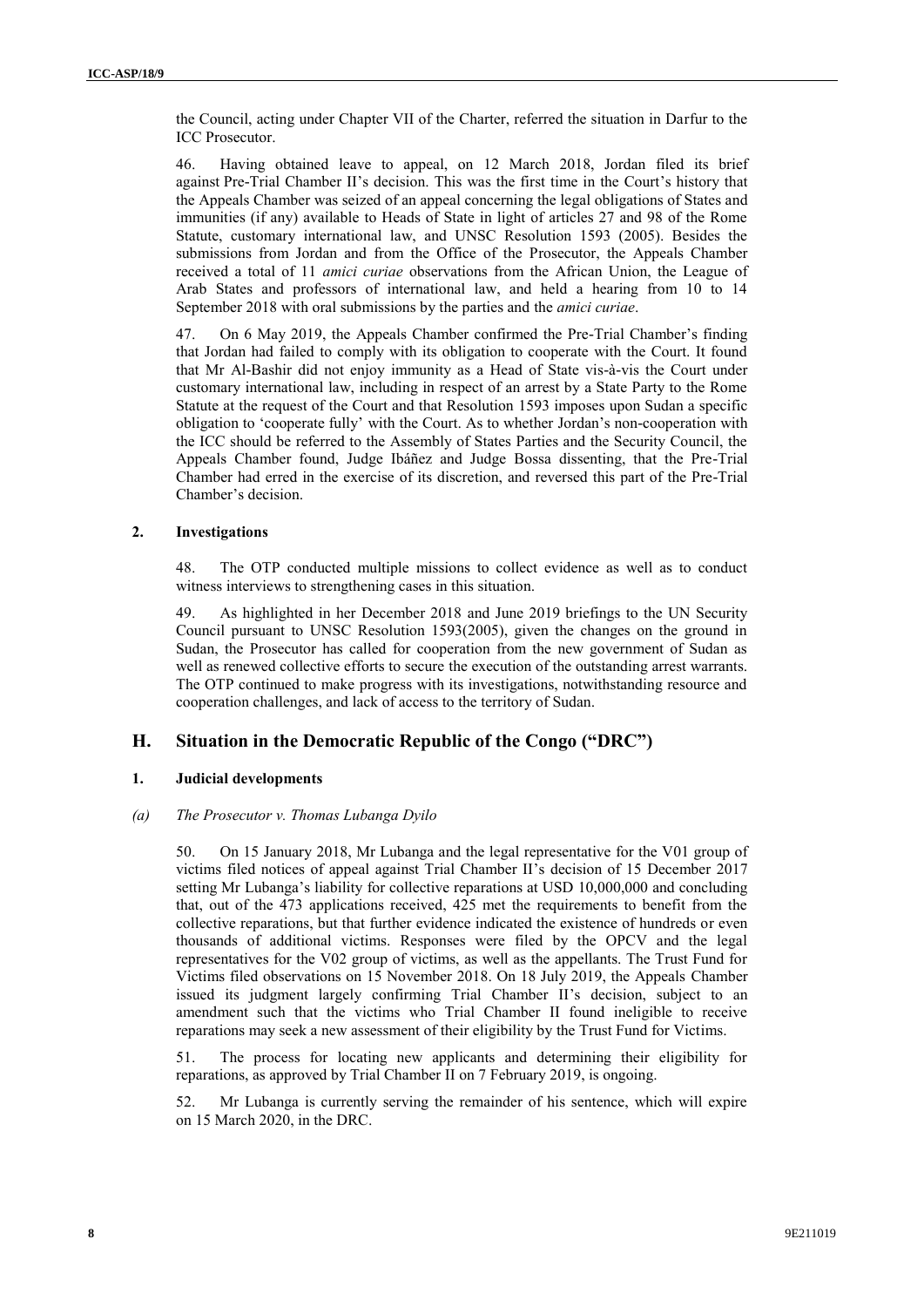*(b) The Prosecutor v. Germain Katanga*

53. Trial Chamber II remains seized of the implementation of its reparations order issued on 24 March 2017.

*(c) The Prosecutor v. Bosco Ntaganda*

54. Trial Chamber VI delivered its judgment on 8 July 2019, finding Mr Ntaganda guilty of five counts of crimes against humanity and thirteen counts of war crimes, committed in Ituri, DRC, in 2002 and 2003. The Chamber found Mr Ntaganda liable as a direct perpetrator for parts of the charges of three of the crimes (murder as a crime against humanity and as a war crime and persecution as a crime against humanity), and as an indirect co-perpetrator for the other parts of these crimes and for the remaining crimes. On 9 September 2019, both Mr Ntaganda and the Prosecutor filed notices of appeal against Trial Chamber VI's judgment.

55. A sentencing hearing took place from 17-20 September 2019.

56. Trial Chamber VI issued its Judgement on the conviction on 8 July 2019.<sup>1</sup> Following that decision, on 25 July 2019 the Trial Chamber issued on Order for preliminary information on reparations,<sup>2</sup> which has been complied with since by the Registry in a filing proposing a streamlined Registry methodology for the reparations process.<sup>3</sup> Responses by the parties and the TFV will follow after the present reporting period.

# **2. Investigations**

57. During the reporting period, the OTP continued to engage with the authorities, including to secure cooperation in the context of the ongoing proceedings before the Court, to encourage the arrest/surrender of M. Sylvestre Mudacumura subject to warrant for arrest as well as to encourage national investigations.

#### **3. Field Activities**

58. The DRC field presence is composed by two CO located in Kinshasa and Bunia. These DRC offices supported a total of 173 missions during this reporting period. The United Nations Organization Stabilization Mission in the Democratic Republic of the Congo ("MONUSCO") continues to play a key role in supporting the Court's operations.

59. During the reporting period, operations in the Ituri province were sometimes challenged because of security conditions, the prevailing Ebola outbreak in some specific locations and the deteriorated status of certain roads during the rainy season. Some missions were suspended and some others were readjusted to take into account the difficulties faced on the ground.

60. In the *Lubanga* and *Katanga* cases, the DRC offices worked in close collaboration and coordination with the TFV to support as much as possible the implementation of the reparations. In the *Lubanga* case, a hybrid team composed by TFV, VPRS and LRV was set up to work together to identify and interview potential new reparations beneficiaries in the Ituri province. This team is operating under the leadership of the TFV.. In the *Katanga* case, the TFV – with the support of the DRC offices - set up innovative approaches to implement the education and income generating activities (IGA) reparations programmes benefiting the victims. At the time of writing, the implementation of these programmes is on-going in the Ituri province.

61. Regarding the *Ntaganda* case, the DRC offices' activities focused on publicizing the verdict pronounced on 8 July 2019 through engagement with media, interactive sessions

l

<sup>1</sup> ICC-01/04-02/06-2359

<sup>2</sup> ICC-01/04-02/06-2366

<sup>&</sup>lt;sup>3</sup> Registry's observations, pursuant to the Single Judge's "Order for preliminary information on reparations" of 25 July 2019, ICC-01/04-02/06-2391, 5 September 2019.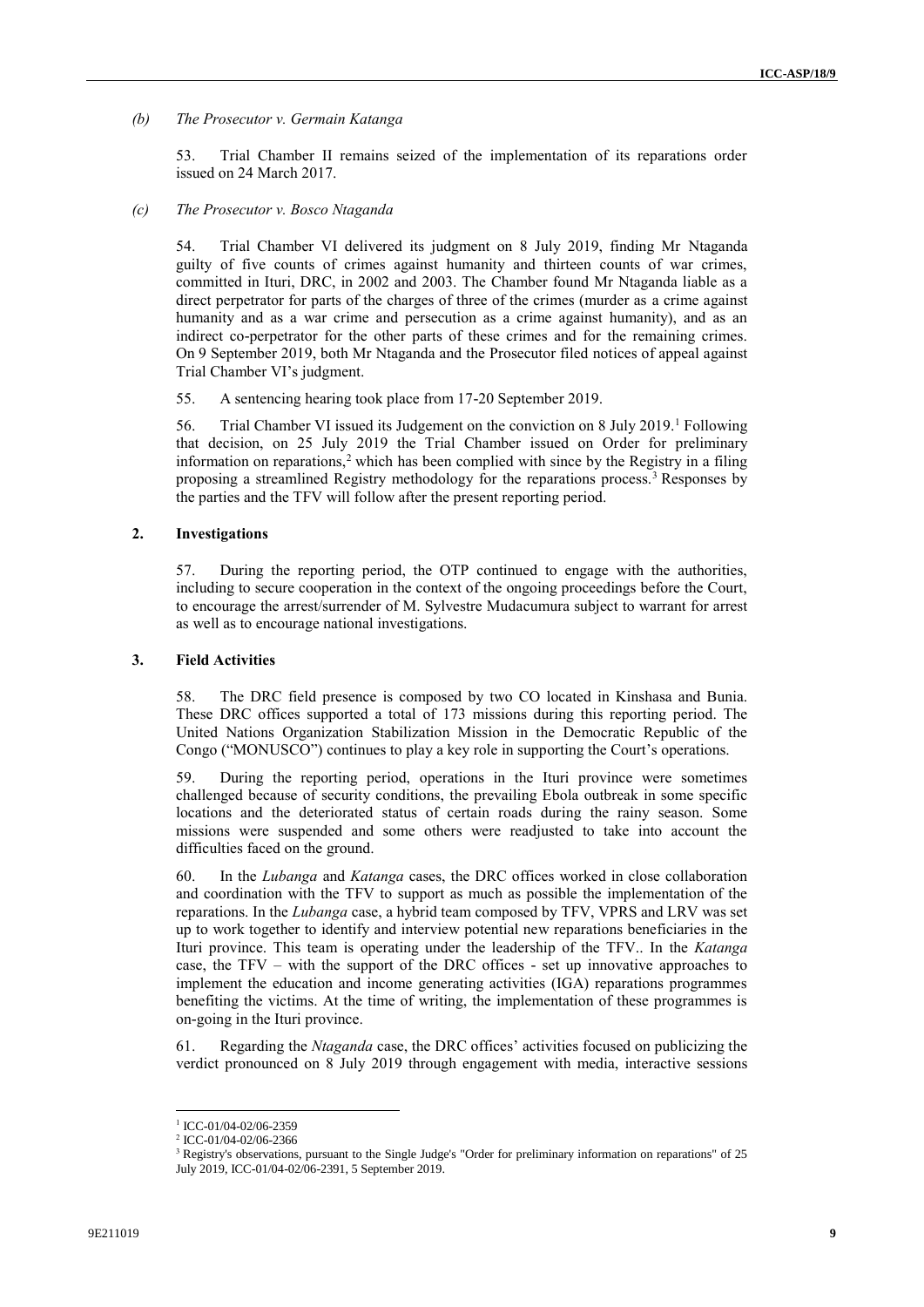with affected communities in the Ituri province, as well as through AV programs broadcast by a network of televisions and community radios.

## **4. Victims' Participation**

62. In the reparations proceedings in the *Ntaganda* case, victims of the alleged attacks and former child soldiers continue to be represented by the OPCV. The Registry submitted filing to the Chamber proposing *inter alia* a streamlined Registry methodology for the reparations process which would allow new reparations applications to be collected.

63. 283 victims are represented by external counsel in relation to the *Katanga* reparations proceedings, and 39 victims are represented by the OPCV.

64. Of the 424 former child soldiers that were admitted to receive reparations in the *Lubanga* case, 374 are represented by the OPCV and 51 by external counsel. Over the reporting period, 289 applications for reparations linked to the *Lubanga* case were received, analysed and processed by the Registry in the process of transmission to the TFV.

## **5. Counsel Support**

65. The Registry assisted legal teams from defence counsel and legal representatives of victims to conduct 15 missions to the DRC.

# **I. Situation in Georgia**

## **1. Investigations**

66. The OTP continued to investigate alleged crimes in the situation in Georgia. The OTP continues to call upon all parties to cooperate with its investigations, including the Russian Federation and South Ossetia, and welcomes the efforts of those who have done so.

67. From 6 to 10 May 2019, the Registry, the OTP and the Trust Fund for Victims carried out a joint outreach mission to Georgia. The delegation met with civil society representatives, victims and members of affected communities, local authorities and the diplomatic community, legal professionals and academics, and media representatives. A key objective of the mission was to enhance knowledge and understanding about the investigation in Georgia and the work of the ICC more broadly among the afore-mentioned target audiences.

# **2. Field Activities**

68. During the ongoing investigation phase, the CO focuses primarily on maintaining relations with external stakeholders on the ground, both national and international (including national authorities, the diplomatic community, international and regional organisations, media, academia, and civil society); on providing operational, logistical, and diplomatic support to the organs and missions of the Court; as well as on carrying out outreach and communication activities with affected communities, civil society, media, and legal professionals.

69. The Court organised a High-Level Regional Seminar on the ICC, as well as a workshop for legal counsels of the region and a roundtable with civil society for the Court's officials present in Tbilissi, including the Registrar, in October 2018 to commemorate the 20-year anniversary of the Rome Statute. The first two events were made possible thanks to the financial support of the European Commission. In addition, the Court carried out a joint OTP/Registry/TFV mission to Georgia in May 2019, which included meetings with media and civil society, as well as outreach activities in IDP settlements. CO Georgia has conducted more than forty different outreach activities (including 20 outreach meetings with affected communities, 10 civil societies, 10 with academia and legal professionals) during the reporting period. The outreach sessions with the affected communities involved approximately 300 individuals.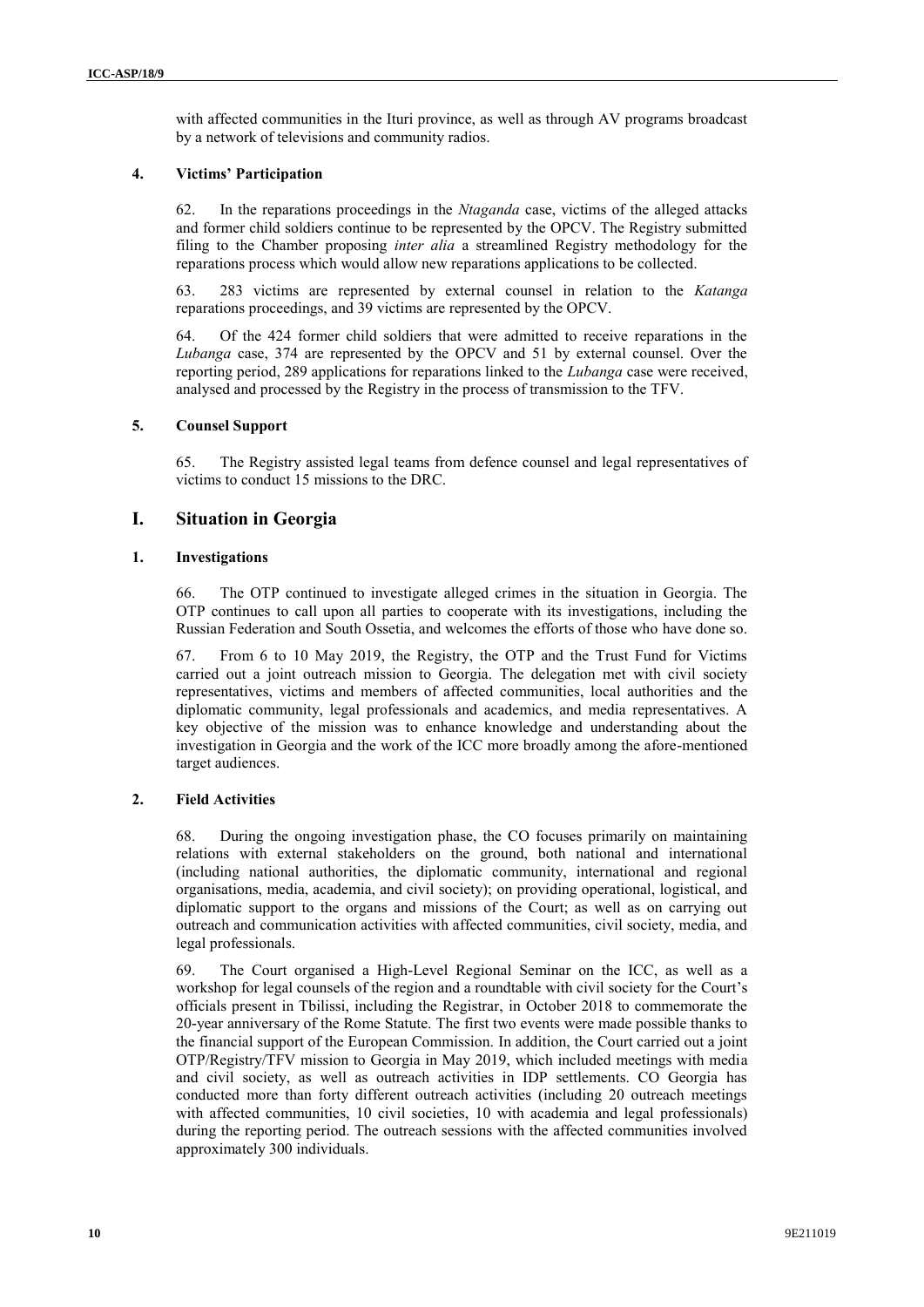# **3. Counsel Support**

70. The Registry facilitated the appointment of three duty counsels in connection with the Georgia situation.

# **J. Situation in Kenya**

## **1. Investigations**

71. The OTP continued to receive information on the alleged commission of crimes under the jurisdiction of the Court and to call for the surrender and transfer to the Court of individuals subject to ICC warrants in the Kenya situation for alleged article 70 offences against the administration of justice.

## **2. Counsel Support**

72. The Registry appointed one duty counsel in relation to this situation.

# **K. Situation in Libya**

# **1. Investigations**

73. The OTP conducted numerous missions to collect documentary and other evidence as well as to conduct witness interviews. As highlighted in the Prosecutor's reports of 2 November 2018 and 8 May 2019 to the Security Council, the OTP continued to advance investigations relating to both existing and potential new cases and called for State support to secure execution of the outstanding arrest warrants. In its investigative activities, the OTP received close cooperation from relevant States, as well as the UN Support Mission in Libya and other international organizations. With a view to closing the impunity gap, as per its Strategic Plan, the OTP has also continued to pursue its strategy of cooperation with a number of States and organisations to support national investigations and prosecutions that relate to human smuggling and trafficking through Libya.

# **2. Judicial developments**

### *(a) The Prosecutor v. Saif Al-Islam Gaddafi*

74. On 5 June 2018, Saif Al-Islam Gaddafi challenged the admissibility of the case pursuant to articles  $17(1)(c)$ , 19 and  $20(3)$  of the Statute. On 5 April 2019, Pre-Trial Chamber I rejected Mr Gaddafi's admissibility challenge and found that his case was admissible before the ICC. Pre-Trial Chamber I was satisfied, that Mr Gaddafi had procedural standing to lodge an admissibility challenge, but rejected his challenge on the grounds that: (i) the judgment of the Tripoli Criminal Court rendered against Mr Gaddafi on 28 July 2015, was not final and had not acquired the effect of res judicata; (ii) Mr Gaddafi was excluded from the amnesty and/or pardon provided by Law No. 6 of 2015; and (iii) granting amnesties and pardons for serious acts such as murder constituting crimes against humanity would, in any case, be incompatible with internationally recognised human rights. On 11 April 2019, Mr Gaddafi filed an appeal against Pre-Trial Chamber I's decision rejecting his challenge to the admissibility of the case. Responses were filed by the Prosecutor and the OPCV.

### *(b) The Prosecutor v. Mahmoud Mustafa Busayf Al-Werfalli*

75. On 4 July 2018, Pre-Trial Chamber I issued a second warrant of arrest against Mr Al-Werfalli for alleged murder as a war crime in the context of an incident of 24 January 2018, when he allegedly killed 10 persons outside the Bi'at al-Radwan Mosque in Benghazi, Libya. The Prosecutor made public calls for his immediate arrest and surrender to the Court, including at the UNSC, which referred the situation in Libya to the ICC Prosecutor through Resolution 1970 (2011).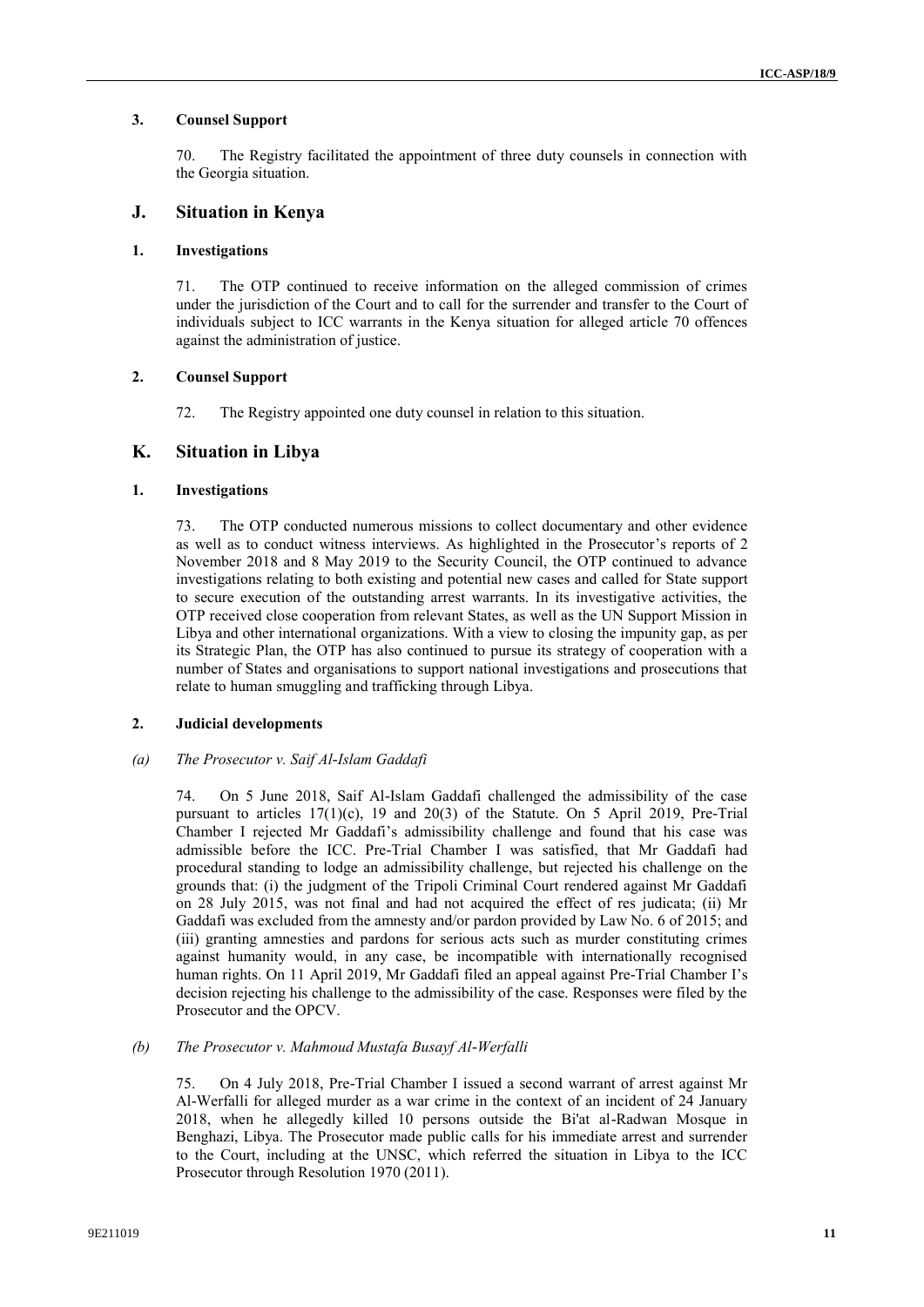# **3. Counsel Support**

76. The Registry appointed nine duty counsels in relation to this situation.

# **4. Victim's Participation**

### *(a) The Prosecutor v. Saif Al-Islam Gaddafi*

77. The OPCV represented the victims who already communicated with the Court in relation to the Gaddafi case for the purposes of the proceedings arising from the admissibility challenge brought by the Defence.

# **L. Situation in Mali**

## **1. Investigations**

78. The OTP conducted several missions for the purpose of collecting evidence, screening and interviewing witnesses, and securing the continued cooperation of its partners, including States in the Sahel region.

# **2. Judicial developments**

## *(a) The Prosecutor v. Al Mahdi*

79. On 27 September 2016, Trial Chamber VIII found Mr Al Mahdi guilty of the war crime of attacking historic monuments and buildings dedicated to religion in Timbuktu and sentenced him to nine years' imprisonment. On 17 August 2017, Trial Chamber VIII issued its reparations order, determining that Mr Al Mahdi's acts had caused physical damage to protected buildings, as well as economic and moral harm, resulting in total liability of 2.7 million euros.

80. On 4 March 2019, Trial Chamber VIII approved the TFV's updated reparations implementation plan. 12 selected projects were approved. 12 selected projects were approved. The implementation of the reparations remains ongoing.

## *(b) The Prosecutor v. Al Hassan Ag Abdoul Aziz Ag Mohamed Ag Mahmoud ("Mr Al Hassan")*

On 4 July 2019, Mr A1 Hassan submitted a challenge to the admissibility of the case, arguing that the charges are insufficiently grave to satisfy the gravity threshold.On 27 September 2019, Pre-Trial Chamber I rejected the admissibility challenge; an appeal against this decision is pending before the Appeals Chamber.

81. The confirmation of charges hearing took place between 8 July 2019 and 17 July 2019. On 30 September 2019, Pre-Trial Chamber I issued a unanimous decision, confirming the charges of war crimes and crimes against humanity against Mr Al Hassan and committed him to trial before a Trial Chamber.

# **3. Field Activities**

82. Following the signature of a Memorandum of Understanding ("MoU") between the ICC and United Nations Multidimensional Integrated Stabilization Mission in Mali ("MINUSMA"), the ICC Mali CO successfully completed its relocation within the MINUSMA compound in March 2019. Despite Mali's volatile security environment, the CO provided support to 145 field missions during the reporting period.

83. Mali CO intensified its outreach activities and organized from 8 to 12 October 2018 information and awareness sessions reaching out to 50 members of civil society and 5 media professionals, in Bamako and within the country. From 24 to 27 March 2019, the Registrar led a mission in Bamako during which meetings and information sessions on the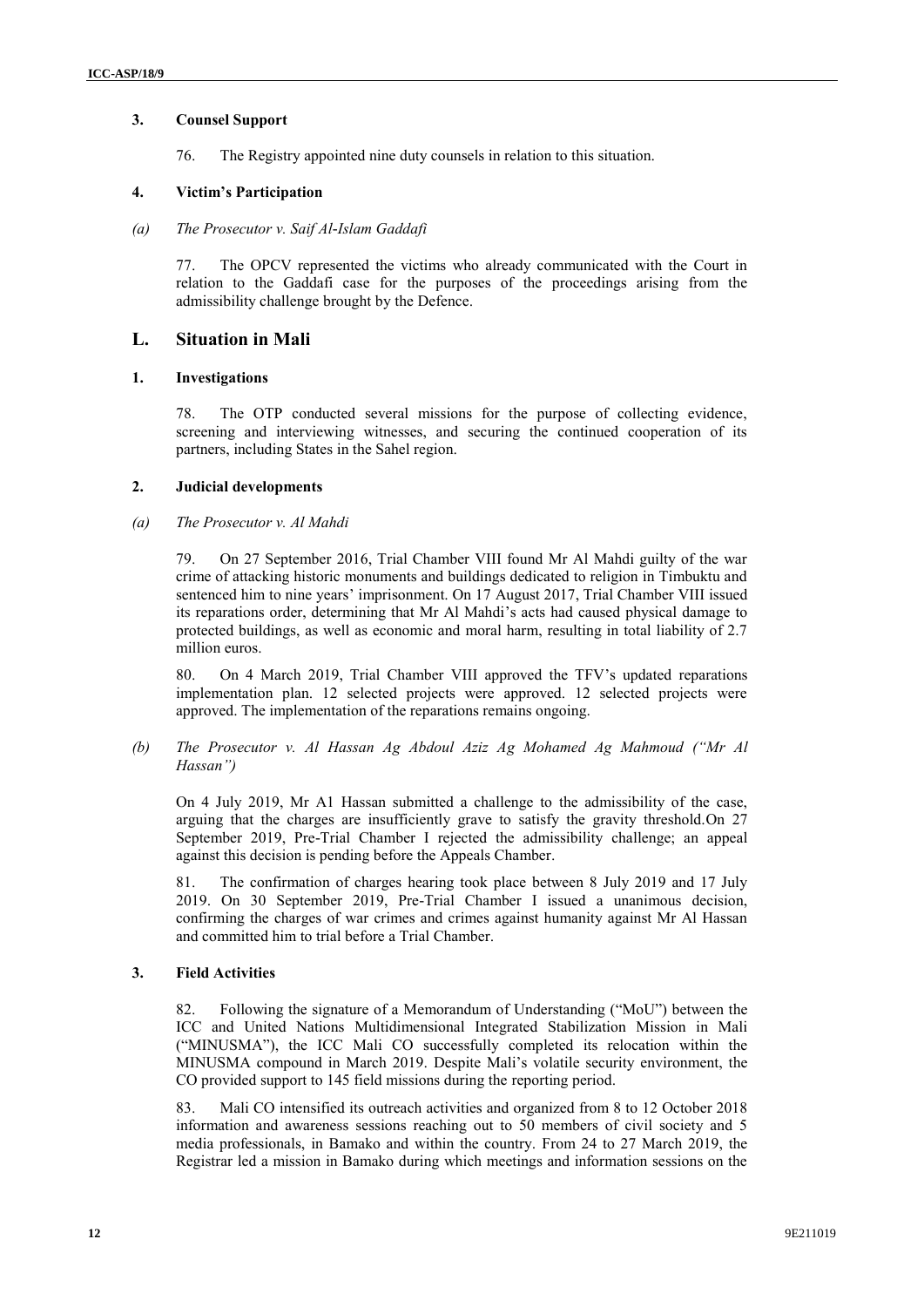Court's mandate and cases in Mali were held with the diplomatic corps, 6 NGOs and 4 media professionals.

84. In collaboration with the VPRS and with support from the CAR, DRC and Uganda Country Offices, information and training sessions were organised for different communities in Mali and in refugee camps. From 21 September 2018 to 30 April 2019, 17 people working as paralegals in northern Mali, 67 people from affected communities residing in Bamako and Timbuktu and 4 refugee victims from Mbera refugee camp in Mauritania were trained on the Court's mandate and the rights of the affected communities. From 1 to 15 November 2018, the Office conducted a mission with VPRS and the support of WiLDAF (Women in Law and Development in Africa) to collect requests for participation from some 50 victims living in the suburbs of Bamako. From 4 April to 10 May 2019, consultations were held with 74 victims on legal representation, as part of the implementation of Pre-Trial Chamber I decision of 20 March 2019 on the principles applicable to victims' applications for participation, their legal representation and the modalities of their participation in the proceedings.

# **4. Victims' Participation**

85. In *Al Mahdi*, during the reporting period, the Registry submitted three reports on its legal processing of existing reparation applications on 10 October, 13 November and 21 December 2018.<sup>4</sup>

86. In the *Al Hassan* case, the Chamber's decisions generated extensive Registry activity linked to victims' participation and involving, in the reporting period: (i) the legal assessment and the Chamber's admission of 882 victim applications for participation during the pre-trial proceedings; (ii) the organisation of several missions in the field to train lawyers and intermediaries on the filling in of the new application form approved by the Chamber; and (iii) the submission of several filings to the Chamber and the parties (i.e. a proposal on the system for participation to be implemented in the case; a report on identity documents; a joint report VPRS/PIOS mission; a report on legal representation; and the first assessment report on applications for participation).

## **5. Counsel Support**

87. The Registry facilitated five missions to Mali of legal teams of legal representatives of victims. It also appointed 17 duty counsels who participated in activities related to the situation.

#### **6. Outreach**

88. Due to the security constrains and in the absence of outreach staff in the field, activities to publicise the developments in two Mali cases were undertaken by PIOS in coordination with the CO. PIOS finalised a survey of knowledge and perceptions about the ICC in Mali. It gave an insight in to the most effective communication tools, languages and the interests in the work of the Court. The results of the survey are being used to develop strategies and action plans for outreach activities.

89. During the Confirmation of Charges hearing in the case of Al-Hassan, PIOS hosted a group of journalists from the main television and radio stations in Mali. This visit was organised in cooperation with the "Journalists for Justice" NGO based in The Hague. Journalists had an opportunity to follow the hearings in the case, meet with the staff of the Court, Principals as well as parties and participants in the proceedings.

 $\overline{\phantom{a}}$ <sup>4</sup> *See* ICC-01/12-01/15-287, ICC-01/12-01/15-298, ICC-01/12-01/15-308.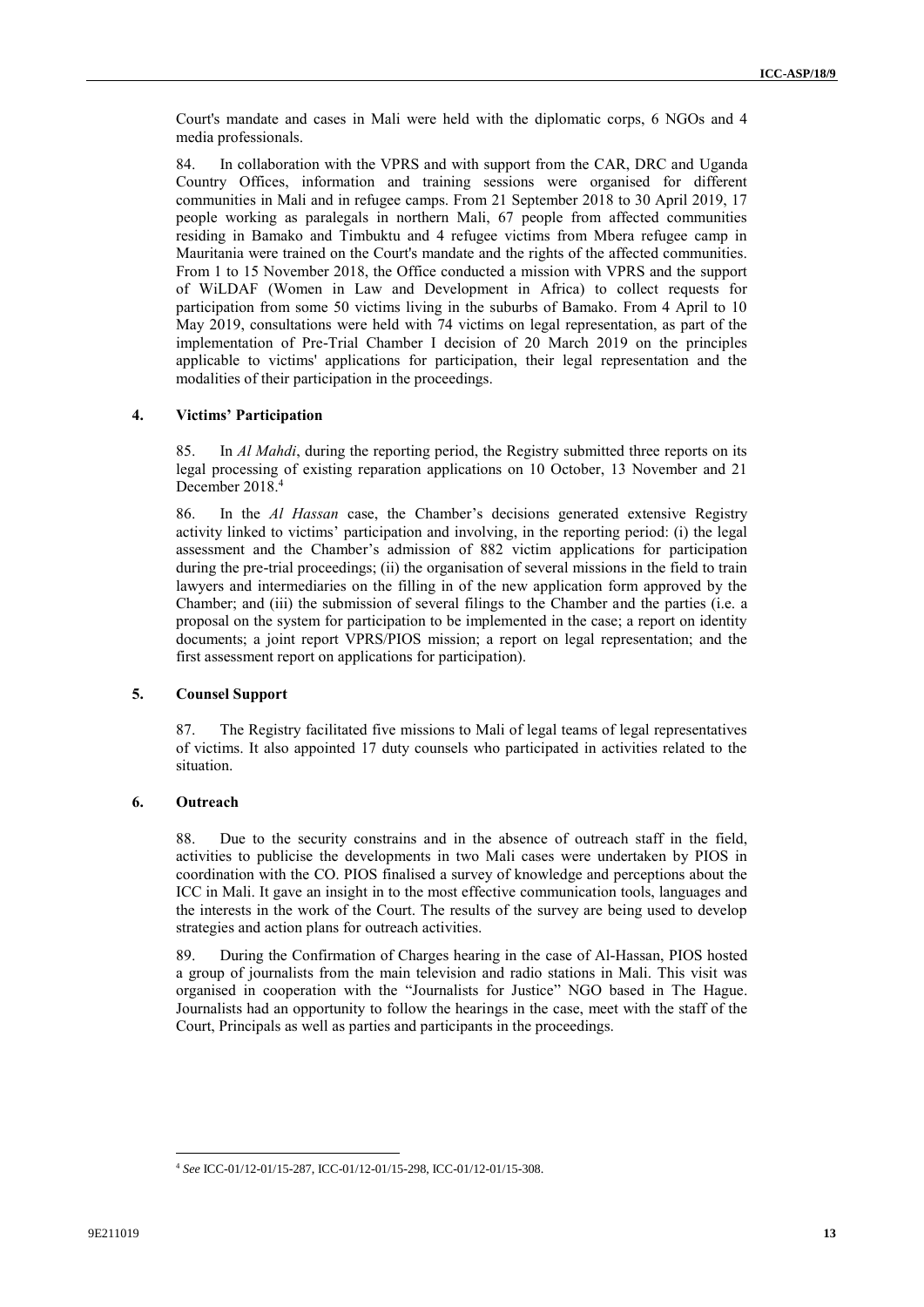# **M. Situation in Uganda**

# **1. Judicial Developments**

## *(a) The Prosecutor v. Dominic Ongwen*

90. Mr Ongwen's trial on 70 counts of crimes against humanity and war crimes resumed on 18 September 2018 with the opening statements of the Defence, followed by Defence presentation of evidence.

91. On 14 March 2019, Mr Ongwen applied for leave to appeal the decision of Trial Chamber IX on his motions alleging defects in the decision on the confirmation of charges. Leave to appeal was granted on 1 April 2019. On 17 July 2019, the Appeals Chamber issued its judgment rejecting the appeal, finding that Trial Chamber IX did not err in its interpretation of rule 134 of the Rules and did not improperly exercise its discretion when dismissing *in limine* Mr Ongwen's motions alleging defects in the decision on the confirmation of charges.

92. The Prosecution's presentation of evidence concluded on 13 April 2018; the Chamber received the testimony of 47 witnesses (31 in court appearance, 16 via video link) during this presentation.

# **2. Investigations**

93. The OTP conducted several missions including for trial support purposes, and continued to encourage national proceedings where appropriate.

# **3. Field Activities**

94. The CO conducted 306 outreach and public information activities namely video projections of the trial of Dominic Ongwen, face-to-face meetings with victim communities and stakeholders, radio programmes and broadcast of daily spot messages, media briefings and public lectures at universities and high schools. These diverse platforms provided opportunities for direct engagements with various interest groups to address their concerns as well as provided them factual information and updates regarding the trial.

95. 101,070 people in northern Uganda was directly reached with information about the proceedings in the Ongwen case during the activities listed above, while an estimated population of twelve million five hundred was reached through radio and interactive SMS platform.

96. The CO held joint outreach activities in the case four case locations with the Prosecution, Defence and Counsels for victims, which were useful in providing the victims and affected population pertinent information and responses to issues related to the ongoing trial.

# **4. Victims' Participation**

97. 1,532 victims participating in the *Ongwen* case are represented by the OPCV. 2,599 victims are represented by external counsel.

# **5. Counsel Support**

98. The Registry facilitated 34 missions of both, defence counsel and legal representatives of victims, to Uganda and appointed 19 duty counsels related to the situation.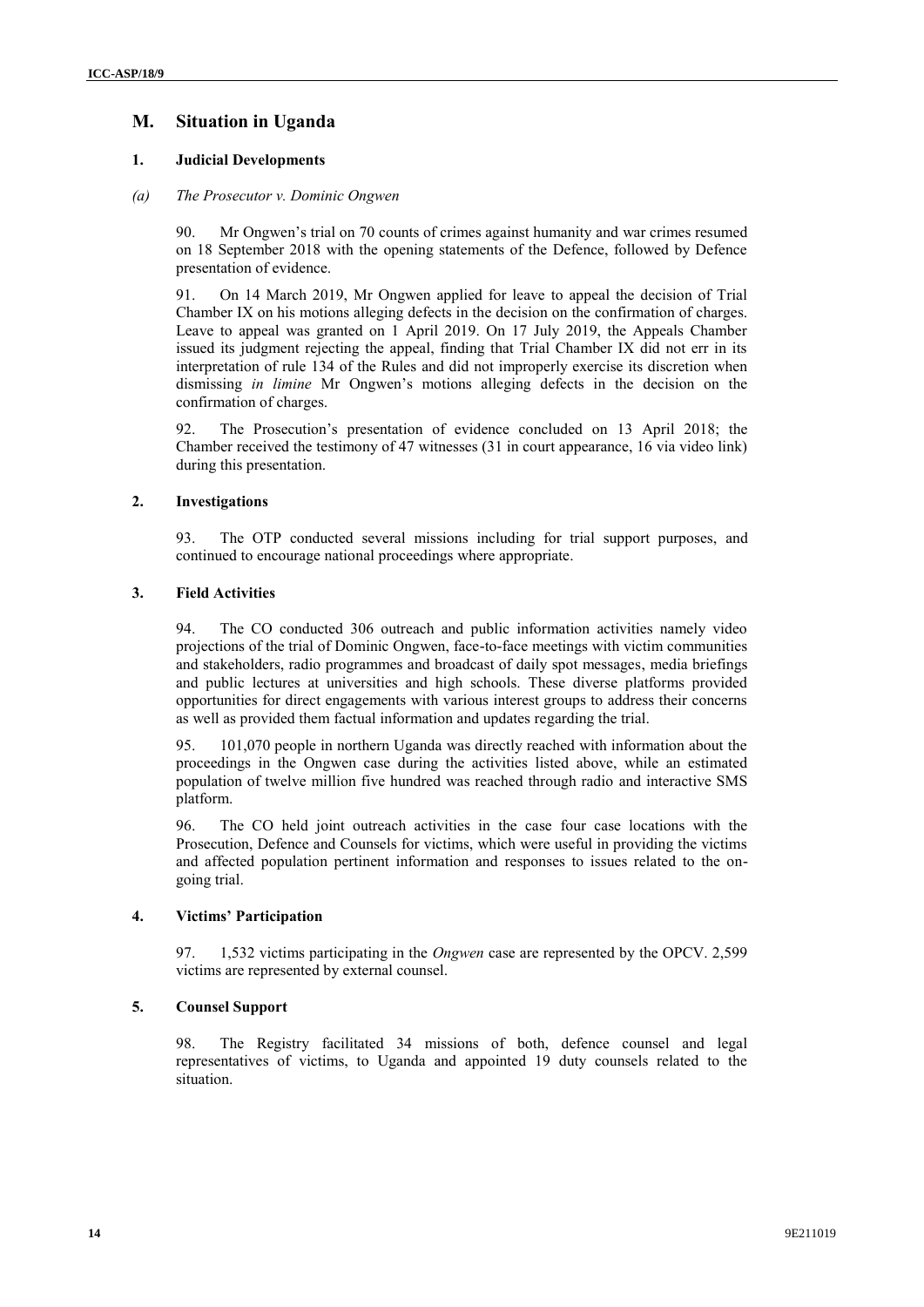# **N. Situation on Registered Vessels of the Union of the Comoros, the Hellenic Republic and the Kingdom of Cambodia**

## **1. Judicial Developments**

99. On 15 November 2018, Pre-Trial Chamber I directed the Prosecutor to reconsider her decision not to investigate. The Prosecutor sought leave to appeal the Pre-Trial Chamber's decision, which the Chamber granted, in part, on 18 January 2019.

100. On 2 September 2019, the Appeals Chamber delivered its judgment and rejected the appeal of the Prosecutor against the decision of Pre-Trial Chamber I on the application for judicial review by the Comoros. The Appeals Chamber nevertheless maintained, Judge Chile Eboe-Osuji and Judge Luz del Carmen Ibáñez Carranza dissenting, that the 'ultimate decision' as to whether or not to initiate an investigation is that of the Prosecutor.

# **O. Situation in the State of Palestine**

## **1. Judicial Developments**

101. Between 12 November 2018 and 9 August 2019, Pre-Trial Chamber I received four reports from the Registry on information and outreach activities concerning victims and affected communities in the situation.

# **2. Outreach**

102. Following the Pre-Trial Chamber Decision on Information and Outreach for Victims of the Situation, VPRS and PIOS drafted messages for the Court's website and PIOS created an informative page on the Court's website for the victims of the situation of Palestine in English, French, Arabic and Hebrew. Information was also added to the page on victims of the Court's webpage to promote greater understanding of the ICC stages of proceedings and the role of victims in the various stages.

# **P. Outstanding requests for arrest and surrender**

103. Requests for arrest and surrender issued by the Court are outstanding against 15 individuals:

- (a) DRC: Sylvestre Mudacumura, since 2012;
- (b) Uganda: Joseph Kony and Vincent Otti, since 2005;

(c) Darfur: Ahmad Harun and Ali Kushayb, since 2007; Omar Al Bashir, since 2009; Abdel Raheem Muhammad Hussein, since 2012; Abdallah Banda, since 2014;

(d) Kenya: Walter Barasa, since 2013; Paul Gicheru and Philip Kipkoech Bett, since 2015;

(e) Libya: Saif Al-Islam Gaddafi, since 2011; Al-Tuhamy Mohamed Khaled, since 2013; Mahmoud Mustafa Busayf Al-Werfalli, since 2017; and

(f) Côte d'Ivoire: Simone Gbagbo, since 2012.

# **III. Preliminary examinations**

104. The OTP conducts preliminary examinations of all situations that come to its attention to determine, on the basis of the legal criteria established by the Statute and the information available, whether the situations warrant investigation.

105. During the reporting period, completed two preliminary examinations. The OTP requested authorisation to proceed with an investigation concerning the alleged deportation of the Rohingya people from Myanmar to Bangladesh and it closed the preliminary examination of the situation in Gabon following the determination by the Prosecutor that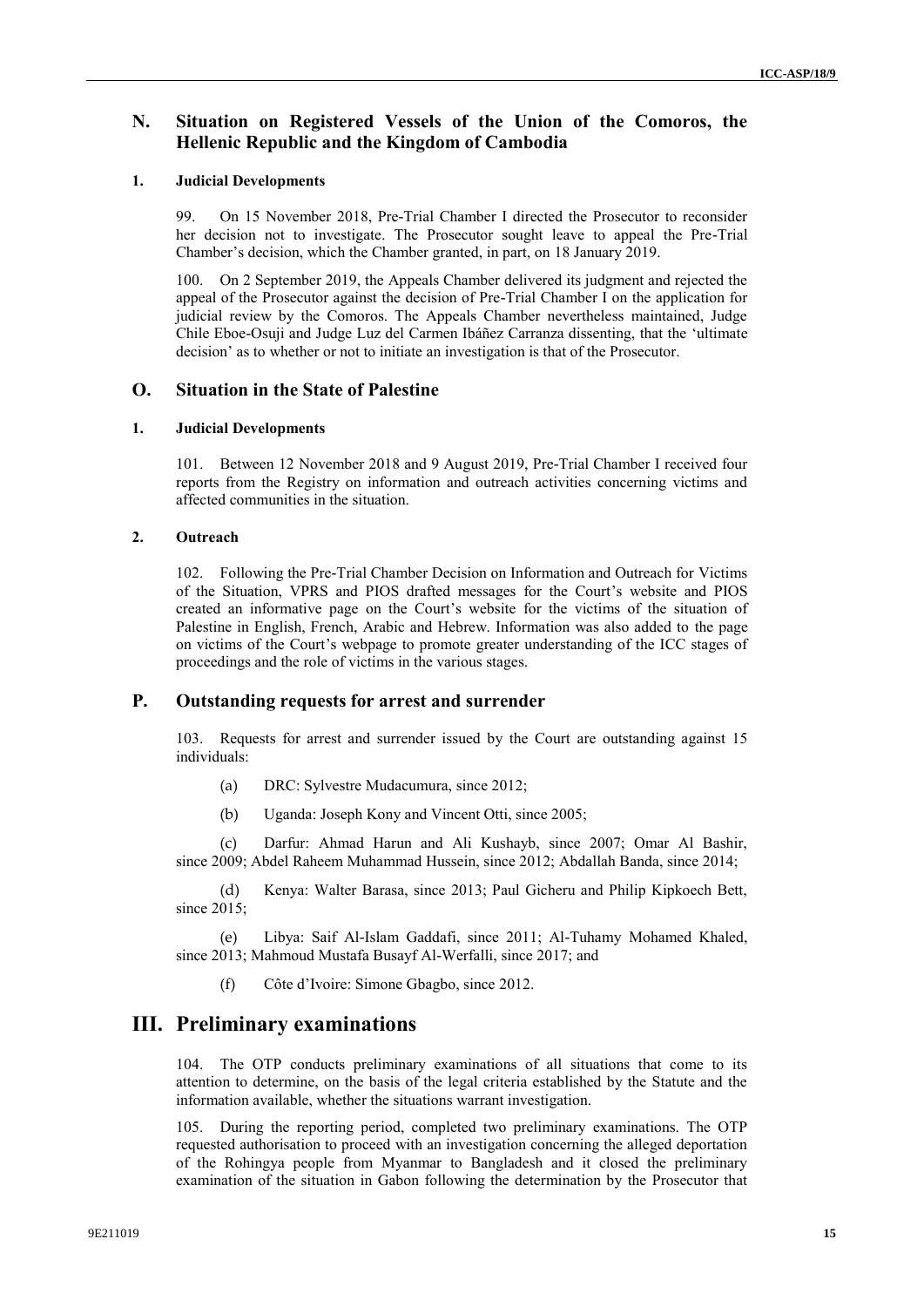there was no reasonable basis to proceed with an investigation into this situation for lack of subject-matter jurisdiction. The OTP continued preliminary examinations of the situations in Colombia, Guinea, Iraq/UK, Nigeria, Palestine, the Philippines, Ukraine, and Venezuela.

106. In Colombia, the OTP continued its factual and legal assessment of information relating to the status and progress of national proceedings carried out by the Colombian authorities under the ordinary justice system, the Justice and Peace Law and the Special Jurisdiction for Peace systems and to engage with relevant Colombian authorities.

107. In Guinea, the OTP continued to closely examine any obstacle to genuine accountability respecting the 28 September 2009 events in the Conakry stadium and to support the organisation of a fair and impartial trial that would be meaningful to the victims.

108. With regard to Iraq/UK, the OTP has focussed its analysis on the admissibility assessment, namely complementarity and gravity and in this context, has been in regular contact with the UK authorities and other relevant stakeholders, including civil society representatives and academics.

109. In Nigeria, the OTP fine-tuned its factual and legal assessment of information received in particular on alleged sexual and gender-based crimes in the armed conflict between Boko Haram and Nigerian security forces, as well as alleged killings in the North West and North Central regions of Nigeria. The Office has also further gathered information on national proceedings relating to the potential cases it has identified.

110. With regard to Palestine, the OTP significantly advanced in its assessment to determine whether there is a reasonable basis to proceed with an investigation into the situation, pursuant to the Rome Statute criteria. In this respect, the Office continued to analyse issues concerning jurisdiction and admissibility as well as to engage with relevant stakeholders, with a view to completing the preliminary examination as expeditiously as possible.

111. While the withdrawal of the Philippines from the Rome Statute took effect on 17 March 2019, the OTP has continued its preliminary examination of alleged crimes committed during the time in which the State was party to it. The OTP received and analysed numerous communications and public reports concerning killings allegedly committed by members of the national police and vigilante groups as part of the so-called "war on drugs" campaign, and interacted with relevant stakeholders.

112. In relation to Ukraine, the OTP focused its analysis on alleged crimes in Crimea and eastern Ukraine with a view to defining potential cases for investigation and has engaged with the Ukrainian Government, non-governmental organizations and others, with a view to advancing its assessment of the admissibility criteria.

113. The Office received a referral from a group of States Parties regarding the situation in the Bolivarian Republic of Venezuela while its preliminary examination was on-going, and further advanced its analysis of reported killings and abuse in detention affecting in particular actual or perceived members of the opposition.

114. A full report on the status of the situations under preliminary examination will be available before the 18th session of the Assembly of States Parties, as per OTP practice.

# **IV. Administration, management, and judicial support activities**

115. This section highlights the Court's main developments in the fields of administration, management and judicial support.

116. On 3-4 October 2019, the Judges held a judicial retreat near Arnhem (The Netherlands). The retreat provided an opportunity for private exchanges among judges on topics related to the efficiency and functioning of the judiciary. The retreat achieved a number of concrete outcomes. The judges agreed on the adoption of a consistent set of internal guidelines regulating the timing of key decisions at the pre-trial, trial and appeals stages, thereby enhancing the efficiency and predictability of proceedings. The judges agreed on five specific sets of time frames for rendering various types of decisions or judgments, including that a written decision on conviction or acquittal under article 74 of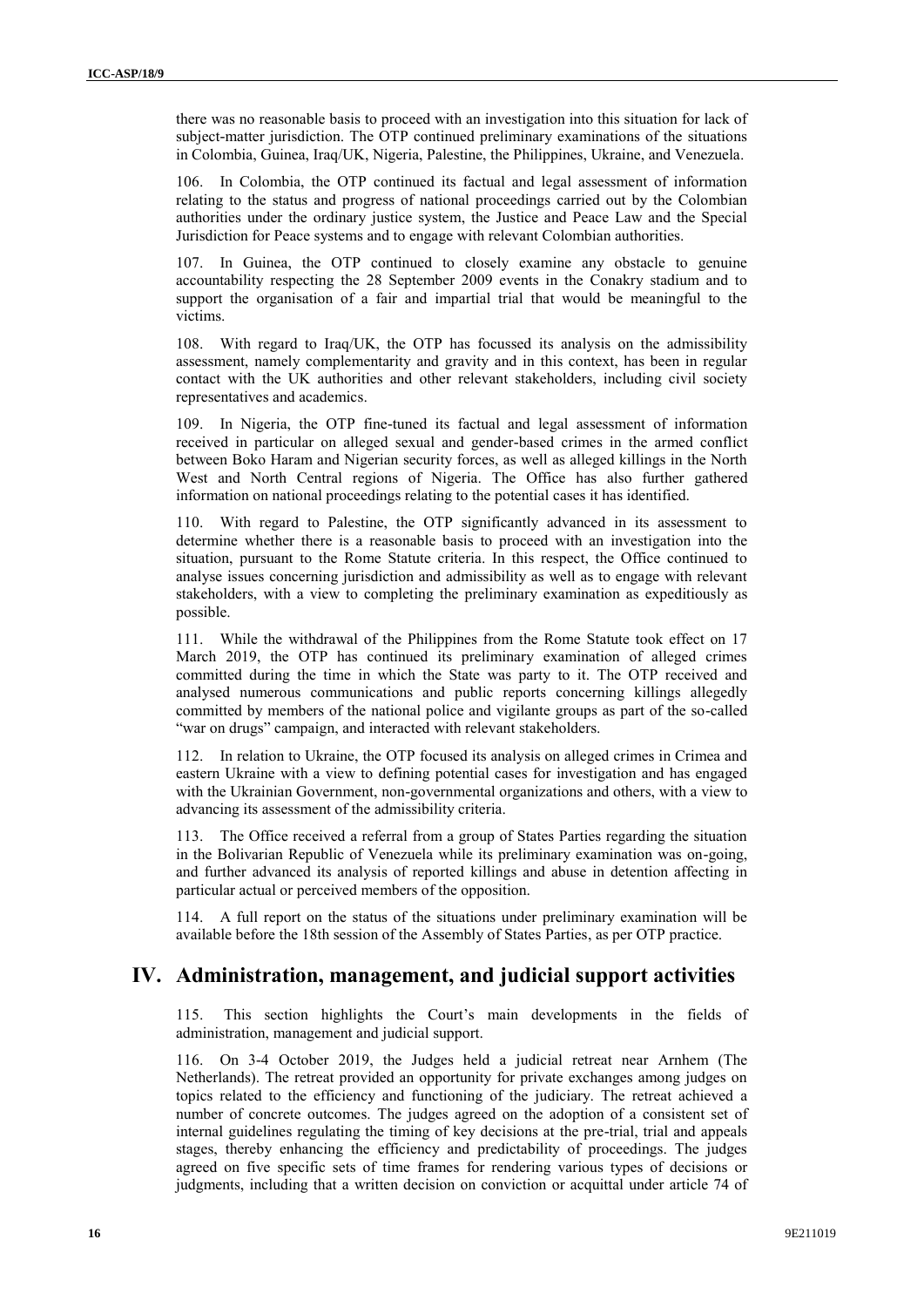the Rome Statute should be delivered within 10 months from the date of the end of the closing statements. Recognising the importance of cohesive and consistent decisionmaking, the judges also adopted 'Guidelines for ICC Judgement Drafting' and 'Guidelines for ICC Judgment Structure'. These guidelines aim at establishing a unified approach to the judgment drafting process and setting out a structure for judgments on conviction or acquittal rendered by the Court. Drawing upon best practices and lessons learned, the judges agreed on the adoption of a methodology to ensure that trial chambers commence the preparation of judgments at an early stage and follow a coherent and consistent structure, while still being appropriately adapted to the need of specific cases. The guidelines on timeframes as well as judgment drafting and judgment structure will be incorporated into the Chambers Practice Manual, which is publicly available on the ICC website.

117. On 17 July 2019, upon consultation with external stakeholders, the Court issued its Court-wide Strategic Plan for 2019-2021, complemented by organ-specific strategic plans of the OTP and the Registry for the same period. The synchronised issuance of the three plans for the first time in the Court's history is designed to ensure optimal use of resources and a harmonized approach to matters of common concern, taking into account the specificities of each organ.

118. The Court-wide Strategic Plan identifies 10 strategic goals, grouped under three categories: judicial and prosecutorial performance; cooperation and complementarity; and organisational performance. The Strategic Plan furthermore discusses performance indicators, risk management and internal and external influencing factors the Court's operating environment; as well as provides a description of the Court's mission and vision. The Plan acknowledges the crucial role of the Court's staff in the achievement of its mission and identifies geographical representation and gender balance as key issues for all areas of the Court's work.

119. On 12 November 2018, the Judges adopted amendments to the Regulations of the Court in order to address a number of procedural issues arising in connection to the activation of the jurisdiction of the Court over the crime of aggression as of 17 July 2018 by the Assembly of States Parties at its sixteenth session on 14 December 2017. These amendments entered into force on 15 November 2018. The adopted amendments ensure clarity on certain matters related to the exercise of judicial functions by the Pre-Trial Division under article 15*bis*(8) of the Rome Statute. They clarify the composition of the Pre-Trial Division for such purposes and provide for the election of a Presiding Judge. The amendments also address a number of procedural matters concerning the availability of a situation record and the assignment of situations to a Pre-Trial Chamber by the Presidency

# **V. Conclusion**

120. The reporting period was marked by busy activity and many important developments in the Court's pre-trial, trial and appeals proceedings, as well as the investigations and preliminary examinations conducted by the Office of the Prosecutor.

121. As a permanent court of last resort, the Court plays a key role in the system of international criminal justice aimed at ending impunity for the most serious crimes of concern to the international community and contributing to their prevention. As described in its Strategic Plan for 2019-2021, the Court envisions being a universal, responsive, flexible and resilient organisation that strives to improve continuously. To succeed in these aspirations, the Court needs the strong and consistent backing of the international community for the conduct of its mandate. The States Parties and the Assembly pay a critical role in this regard, and the Court recognises with gratitude the invaluable cooperation it receives for its judicial, prosecutorial and investigative activities.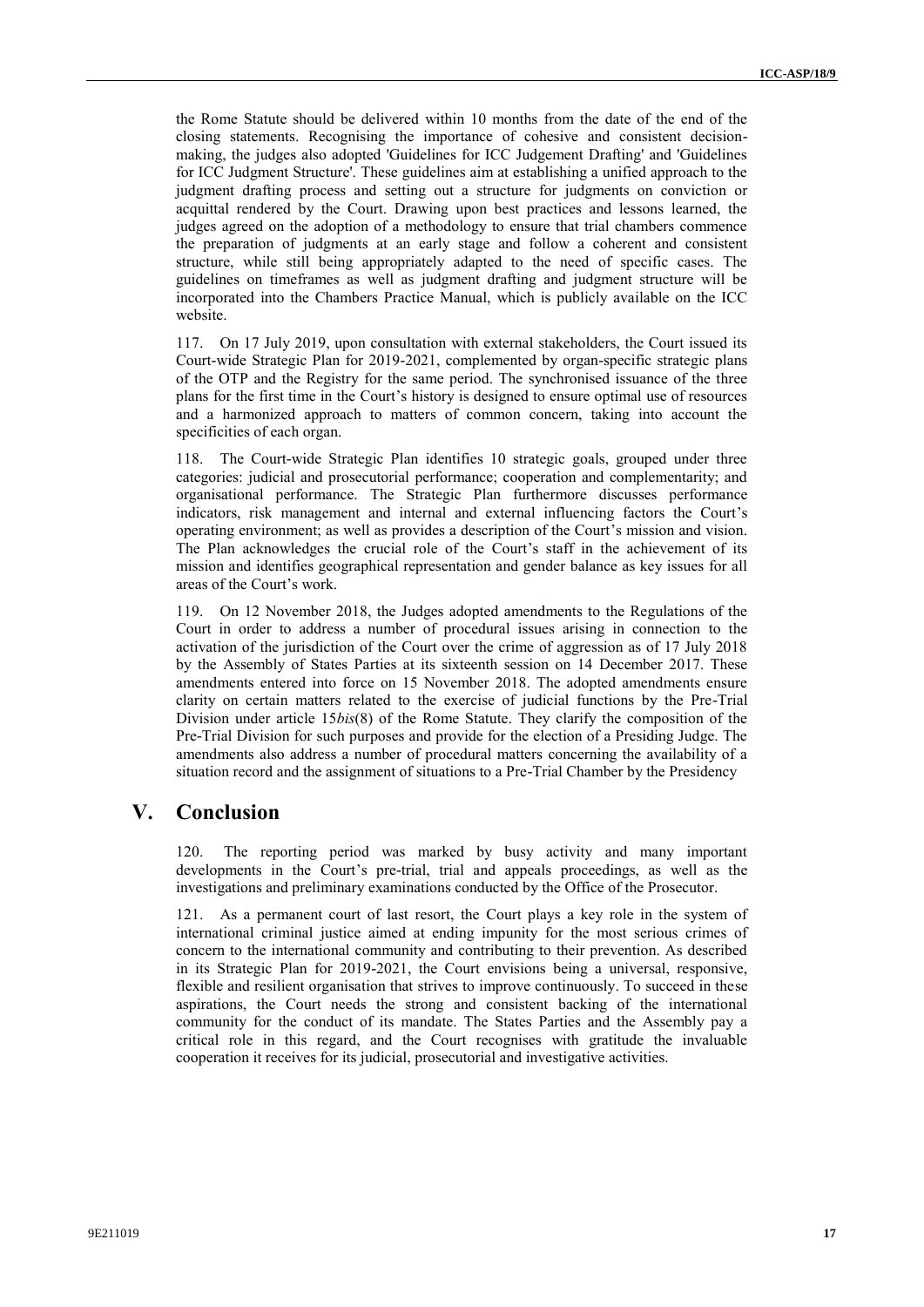# **Annex**

# **The ICC's year in numbers**

| Where       | What                                                                                                                                                      | Details and remarks                                                                                                                                                                                                                                                                                                                                                                                                                                                                                                                                                                                                                                                                                                                                                                                                         |
|-------------|-----------------------------------------------------------------------------------------------------------------------------------------------------------|-----------------------------------------------------------------------------------------------------------------------------------------------------------------------------------------------------------------------------------------------------------------------------------------------------------------------------------------------------------------------------------------------------------------------------------------------------------------------------------------------------------------------------------------------------------------------------------------------------------------------------------------------------------------------------------------------------------------------------------------------------------------------------------------------------------------------------|
| e courtroom | 22 cases and 11 situations                                                                                                                                | BURUNDI - no case; DRC - 1) Lubanga, 2) Ntaganda, 3) Katanga, 4) Mudacumura;<br>CAR I - 5) Bemba Gombo, 6) Bemba et al.; CAR II - 7) Yekatom and Ngaïssona;<br>UGANDA - 8) Dominic Ongwen, 9) Joseph Kony and Vincent Otti; DARFUR<br>(SUDAN) - 10) Al Bashir, 11) Ahmad Harun and Ali Kushayb, 12) Banda, 13)<br>Hussein; KENYA - 14) Barasa, 15) Paul Gicheru and Philip Kipkoech Bett; LIBYA<br>- 16) Gaddafi, 17) Al-Tuhamy Mohamed Khaled, 18) Mahmoud Mustafa Busayf Al-<br>Werfalli; COTE D'IVOIRE - 19) Laurent Gbagbo and Blé Goudé, 20) Simone<br>Gbagbo; MALI - 21) Al Mahdi, 22) Al Hassan; GEORGIA - no case.                                                                                                                                                                                                  |
|             | 96 hearings with 47<br>witnesses testifying                                                                                                               | 47 witnesses testified, with 31 appearing physically before the Court in The Hague<br>and 16 testifying via video link.                                                                                                                                                                                                                                                                                                                                                                                                                                                                                                                                                                                                                                                                                                     |
|             | 10,685 participating victims <sup>1</sup>                                                                                                                 | More than 1,700 victims as TFV beneficiaries following the <i>Bemba</i> case, <sup>2</sup> more than<br>2,000 in the Ntaganda case, more than 700 in the Gbagbo-Blé Goudé case, more than<br>4,000 in the <i>Ongwen</i> case, and 8 in the Al Mahdi case, 1,111 in the<br>Yekatom/Ngaïssona case and 882 in the Al Hassan case. Victims are represented by<br>external counsel or, in the Gbagbo-Blé Goudé, Ntaganda, Al Hassan and<br>Yekatom/Ngaïssona cases, (also) by the OPCV. In the Ongwen case, victims are<br>divided into two groups represented by an external counsel and OPCV respectively. In<br>the Yekatom/Ngaïssona case, a counsel from the OPCV is representing the child<br>soldier victims and another counsel from the OPCV is representing the other victims<br>together with four external counsel. |
|             | 671 decisions and 107 orders<br>issued                                                                                                                    | Decisions: excluding annexes $-$ 593; excluding annexes and corrigenda $-$ 578;<br>excluding annexes, corrigenda, and redacted versions - 459. Orders: excluding<br>annexes - 103; excluding annexes and corrigenda - 103; excluding annexes,<br>corrigenda, and redacted versions – 92.                                                                                                                                                                                                                                                                                                                                                                                                                                                                                                                                    |
|             | 2 decisions at first instance<br>on guilt or innocence                                                                                                    | Oral decision of 15 January 2019 in The Prosecutor v. Laurent Gbagbo and Charles<br>Blé Goudé; Judgement of 8 July 2019 in The Prosecutor v. Bosco Ntaganda.                                                                                                                                                                                                                                                                                                                                                                                                                                                                                                                                                                                                                                                                |
|             | 1 appeal judgment on final<br>appeals and 4 judgments on<br>interlocutory appeals                                                                         | Judgment on the Prosecutor's appeal against the oral decision of Trial Chamber I<br>pursuant to article $81(3)(c)(i)$ of the Statute; Judgment on the appeal of the Prosecutor<br>against Pre-Trial Chamber I's 'Decision on the "Application for Judicial Review by<br>the Government of the Union of the Comoros"'; Judgment on the appeal of Mr<br>Dominic Ongwen against Trial Chamber IX's 'Decision on Defence Motions<br>Alleging Defects in the Confirmation Decision'; Judgment in the Jordan Referral re<br>Al-Bashir Appeal; Judgment on the appeals against Trial Chamber II's 'Decision<br>Setting the Size of the Reparations Award for which Thomas Lubanga Dyilo is<br>Liable'                                                                                                                              |
|             | 6,022 filings made                                                                                                                                        | Includes originals, translations, annexes, corrected and redacted versions.                                                                                                                                                                                                                                                                                                                                                                                                                                                                                                                                                                                                                                                                                                                                                 |
|             | Assistance provided on<br>requests to 30 defence and<br>victims' teams (excluding<br>States' representatives and<br>situation-related<br>representatives) | The Registry's Counsel Support Section centralises and coordinates all logistical and<br>administrative support to defence counsel, legal representatives of victims and their<br>teams. During the reporting period, it facilitated the deployment of 62 missions to<br>situation countries. CSS provided support to 16 defence and 14 victims' teams, including<br>121 defence team members in Lubanga, Katanga, Ntaganda, Bemba et al., Gbagbo &<br>Blé Goudé, Ongwen, Al Mahdi, Banda, Gaddafi; Al Hassan; Yekatom and Ngaïssona and<br>45 members of legal representatives of victims' teams in Lubanga 1 & 2, Katanga,<br>Bemba, Banda, Al Bashir, Al Hassan, Al Mahdi, Ongwen, Yekatom and Ngaïssona.                                                                                                                |

<sup>&</sup>lt;sup>1</sup> A growing number of victims participating in the proceedings also become reparation applicants where cases enter into the reparations phase, as in *Al Mahdi; Katanga; Lubanga*; and *Ntaganda*. Figures of participating victims and reparations applicants/beneficiaries largely overlap as many individuals choose both instruments in their application forms to the ICC. In addition, victims of the former *Bemba* proceedings are no longer participants in a judicial process but potential beneficiaries of the TFV through its assistance mandate (*see* the next footnote *infra*).

 $\overline{\phantom{a}}$ 

<sup>&</sup>lt;sup>2</sup> Following the acquittal of Mr Bemba, the TFV announced on 13 June 2018 that victims "in the situation of the Central African Republic ("CAR")", including those affected by the *Bemba* case, would be subject to assistancemandated activities. To date, approx. 1,700 victims could be identified that consent to such assistance.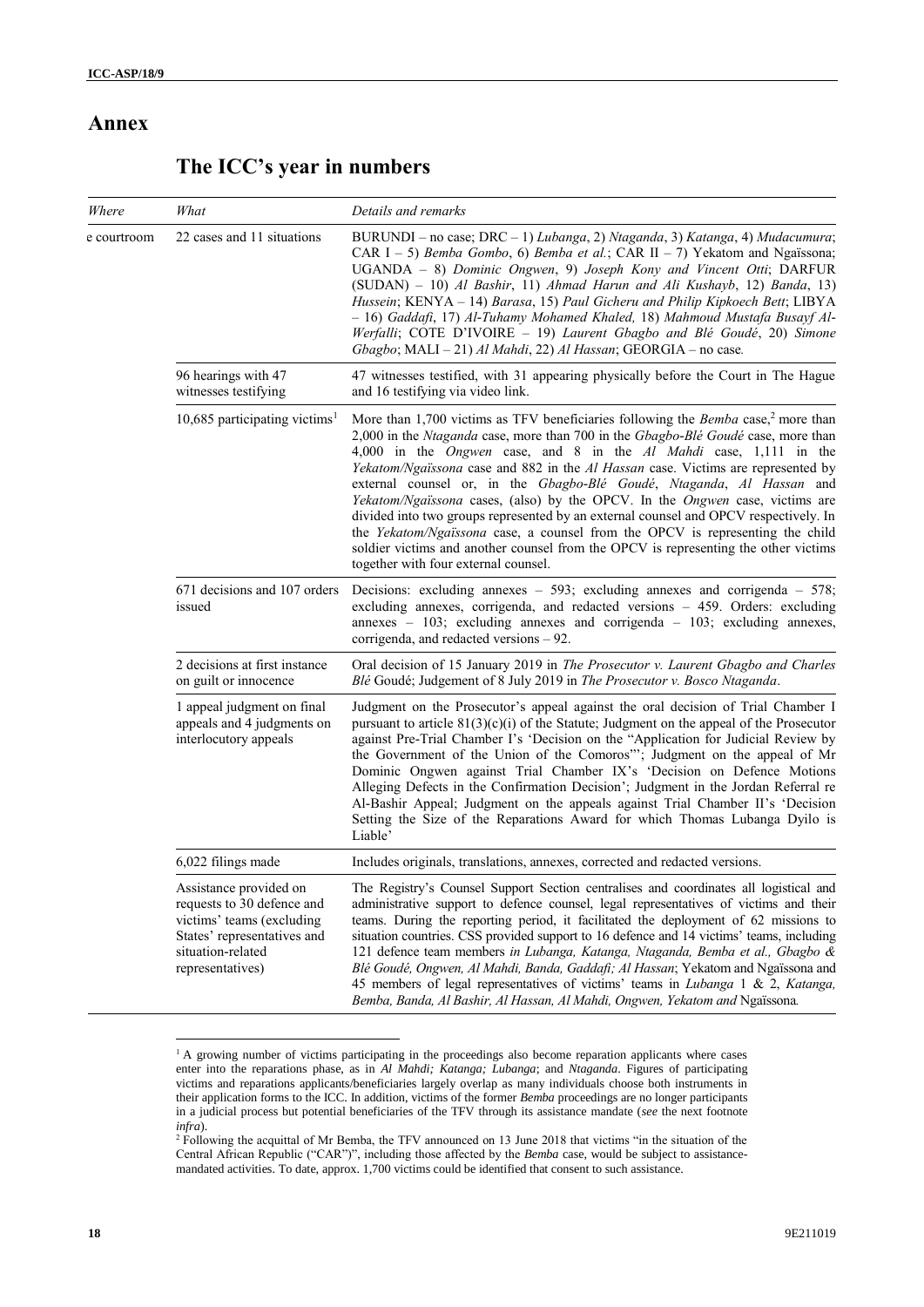| Behind the<br>courtroom | 5 persons in custody                                                                                                        | The total number of persons in custody during the reporting period varied between 5:<br>Mr. Ntaganda, Mr. Onwgen, Mr. Al Hassan, Mr. Yekatom and Mr. Ngaïssona<br>Ngaïssona.                                                                                                                                                                                                                                                                                                                                                                                                                                                                                                                                                                                                                                                                                                                                               |
|-------------------------|-----------------------------------------------------------------------------------------------------------------------------|----------------------------------------------------------------------------------------------------------------------------------------------------------------------------------------------------------------------------------------------------------------------------------------------------------------------------------------------------------------------------------------------------------------------------------------------------------------------------------------------------------------------------------------------------------------------------------------------------------------------------------------------------------------------------------------------------------------------------------------------------------------------------------------------------------------------------------------------------------------------------------------------------------------------------|
|                         | 1,993 new victims were<br>granted participating status.<br>289 victims submitted<br>reparation forms in the<br>Lubanga case | The newly accepted victims were granted participating<br>the<br>status in<br>Yekatom/Ngaïssona case (1,111) and in the Al Hassan case (882).                                                                                                                                                                                                                                                                                                                                                                                                                                                                                                                                                                                                                                                                                                                                                                               |
|                         | 2,355 forms for participation<br>and/or reparations received                                                                | The vast majority of applications are related to the Mali and CAR II situations.                                                                                                                                                                                                                                                                                                                                                                                                                                                                                                                                                                                                                                                                                                                                                                                                                                           |
|                         | 1,700 consent forms from<br>CAR I victims received                                                                          | The Registry received and processed for transmission to thee TFV approximately<br>1,700 consent forms from former victim participants in the Bemba proceedings to<br>benefit from future TFV assistance mandated activities                                                                                                                                                                                                                                                                                                                                                                                                                                                                                                                                                                                                                                                                                                |
|                         | 286 registrations of follow-<br>up documents                                                                                | Mainly related to the situation in Côte d'Ivoire and the reparations phase of the Al<br><i>Mahdi</i> case.                                                                                                                                                                                                                                                                                                                                                                                                                                                                                                                                                                                                                                                                                                                                                                                                                 |
|                         | 43 candidates admitted<br>within period to be added to<br>the list of counsels                                              | In addition, 23 persons added to the list of assistants to counsel, making a total of 367<br>persons.                                                                                                                                                                                                                                                                                                                                                                                                                                                                                                                                                                                                                                                                                                                                                                                                                      |
|                         | 799 Article 15<br>communications received                                                                                   | The OTP continued to analyse information received alleging the commission of<br>crimes potentially falling within the Court's jurisdiction. From 1 September 2018 to<br>31 August 2019, the OTP registered 799 communications submitted under Article 15,<br>of which 617 were manifestly outside the Court's jurisdiction; 36 were unrelated to<br>current situations and warranted further analysis; 125 were linked to a situation<br>already under analysis; and 21 were linked to an investigation or prosecution.                                                                                                                                                                                                                                                                                                                                                                                                    |
|                         |                                                                                                                             | Additionally, during the same period the Office received 3959 items of additional<br>information to already existing communications                                                                                                                                                                                                                                                                                                                                                                                                                                                                                                                                                                                                                                                                                                                                                                                        |
|                         | 2,192 interpreter days                                                                                                      | Court and conference interpretation: hearings, seminars/ roundtables, visits from<br>delegations, NGO/diplomatic briefings and others $-1,196$ interpreter days; field and<br>operational interpreter days - 996.                                                                                                                                                                                                                                                                                                                                                                                                                                                                                                                                                                                                                                                                                                          |
|                         | 12,523 pages or 234<br>transcripts                                                                                          | Includes 5,859 pages French and 6,664 pages of English transcripts.                                                                                                                                                                                                                                                                                                                                                                                                                                                                                                                                                                                                                                                                                                                                                                                                                                                        |
|                         | 27,911 pages of translation<br>requested; 10,252 pages<br>finalized                                                         | 23,804 pages of judicial translations were requested, with 6,523 pages finalized. 4,107<br>pages of non-judicial translations were requested, with 3,729 pages finalized.                                                                                                                                                                                                                                                                                                                                                                                                                                                                                                                                                                                                                                                                                                                                                  |
|                         | 23,346 visitors received                                                                                                    | VIP visits (ministerial level and above) $-79$ , approximately 400 individuals; stakeholder<br>visits (diplomats, NGOs, lawyers, prosecutors and journalists) $-144$ visits or 2,310<br>individuals; general information visits by university students and the general public -<br>542 visits or 21,036 individuals; which include walk in visitors or high school groups.                                                                                                                                                                                                                                                                                                                                                                                                                                                                                                                                                 |
|                         | 15,813 job applications<br>processed, with 131<br>recruitments, and 896 staff<br>members on established<br>posts            | During the period covered: 5,894 applications for short-term positions, 9,919<br>applications for fixed-term positions, with 70 recruitments for fixed-term and 61<br>recruitments for short-term positions. In addition, 172 staff members are on positions<br>funded by General Temporary Assistance, 38 on short-term appointments and 5 staff<br>occupy Junior Professional Officer (JPO) positions.                                                                                                                                                                                                                                                                                                                                                                                                                                                                                                                   |
|                         | 296 interns and 44 visiting<br>professionals recruited                                                                      | There were 234 Interns and 62 Visiting Professionals at the Court, of which 8 Visiting<br>Professionals received a monthly stipend from the Court, funded by the European<br>Commission grant, 10 Interns and 6 Visiting Professionals were funded by the Trust<br>Fund for the Development of IVPs (contributions from the government of the<br>Netherlands, Republic of Korea and ICC staff members)                                                                                                                                                                                                                                                                                                                                                                                                                                                                                                                     |
|                         | 4 Administrative Instructions<br>promulgated                                                                                | Presidential Directives set up procedures for implementation of regulations, resolutions<br>and decisions adopted by the ASP, including regulations and rules on finance, staff,<br>programme planning and budget. No Presidential Directive was promulgated during the<br>reporting period. Administrative Instructions involve procedures, policies and<br>regulatory matters of general concern. Four were published in this reporting period. These<br>related to performance appraisal system, flexible working arrangements, delegation of<br>authority under the financial rules and regulations and classification and reclassification<br>of posts. Information Circulars are announcements of one time or temporary interest<br>regarding, inter alia, changes in salary scales, entitlements and composition of committees<br>and boards. No Information Circulars was promulgated during the reporting period. |